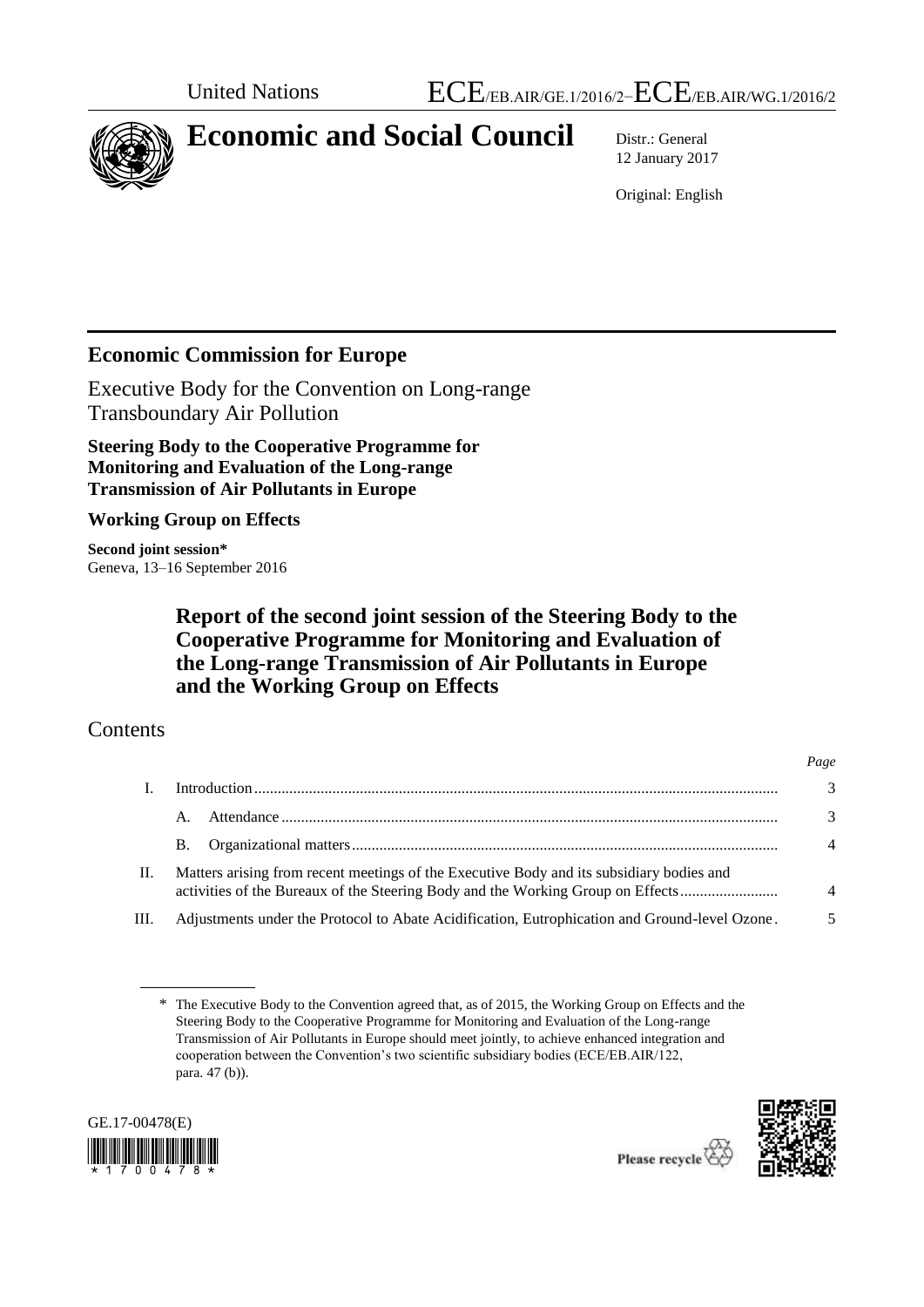| IV.   |           | Progress in the activities under the Cooperative Programme for Monitoring and Evaluation of the<br>Long-range Transmission of Air Pollutants in Europe in 2016 and future work | 6  |
|-------|-----------|--------------------------------------------------------------------------------------------------------------------------------------------------------------------------------|----|
|       | А.        |                                                                                                                                                                                | 7  |
|       | <b>B.</b> |                                                                                                                                                                                | 9  |
|       | C.        |                                                                                                                                                                                | 10 |
| V.    |           |                                                                                                                                                                                | 11 |
| VI.   |           | Progress in activities in 2016 and further development of effects-oriented activities                                                                                          | 11 |
|       | A.        |                                                                                                                                                                                | 12 |
|       | В.        |                                                                                                                                                                                | 12 |
|       | C.        |                                                                                                                                                                                | 13 |
|       | D.        | Follow-up on the review of the International Cooperative Programmes                                                                                                            | 14 |
| VII.  |           |                                                                                                                                                                                |    |
|       | A.        |                                                                                                                                                                                | 15 |
|       | <b>B.</b> |                                                                                                                                                                                | 15 |
|       | C.        |                                                                                                                                                                                | 16 |
| VIII. |           |                                                                                                                                                                                | 17 |
| IX.   |           | Outreach efforts, information sharing and cooperation with other organizations and programmes.                                                                                 | 18 |
|       | A.        |                                                                                                                                                                                | 18 |
|       | В.        | Information sharing and cooperation with international organizations and programmes                                                                                            | 18 |
| Χ.    |           |                                                                                                                                                                                | 21 |
|       | A.        | Funding of the Cooperative Programme for Monitoring and Evaluation of the Long-range                                                                                           | 21 |
|       | Β.        | Funding of core activities not covered by the Protocol on Long-term Financing of the<br>Cooperative Programme for Monitoring and Evaluation of the Long-range                  | 22 |
|       | C.        |                                                                                                                                                                                | 22 |
| XI.   |           |                                                                                                                                                                                | 23 |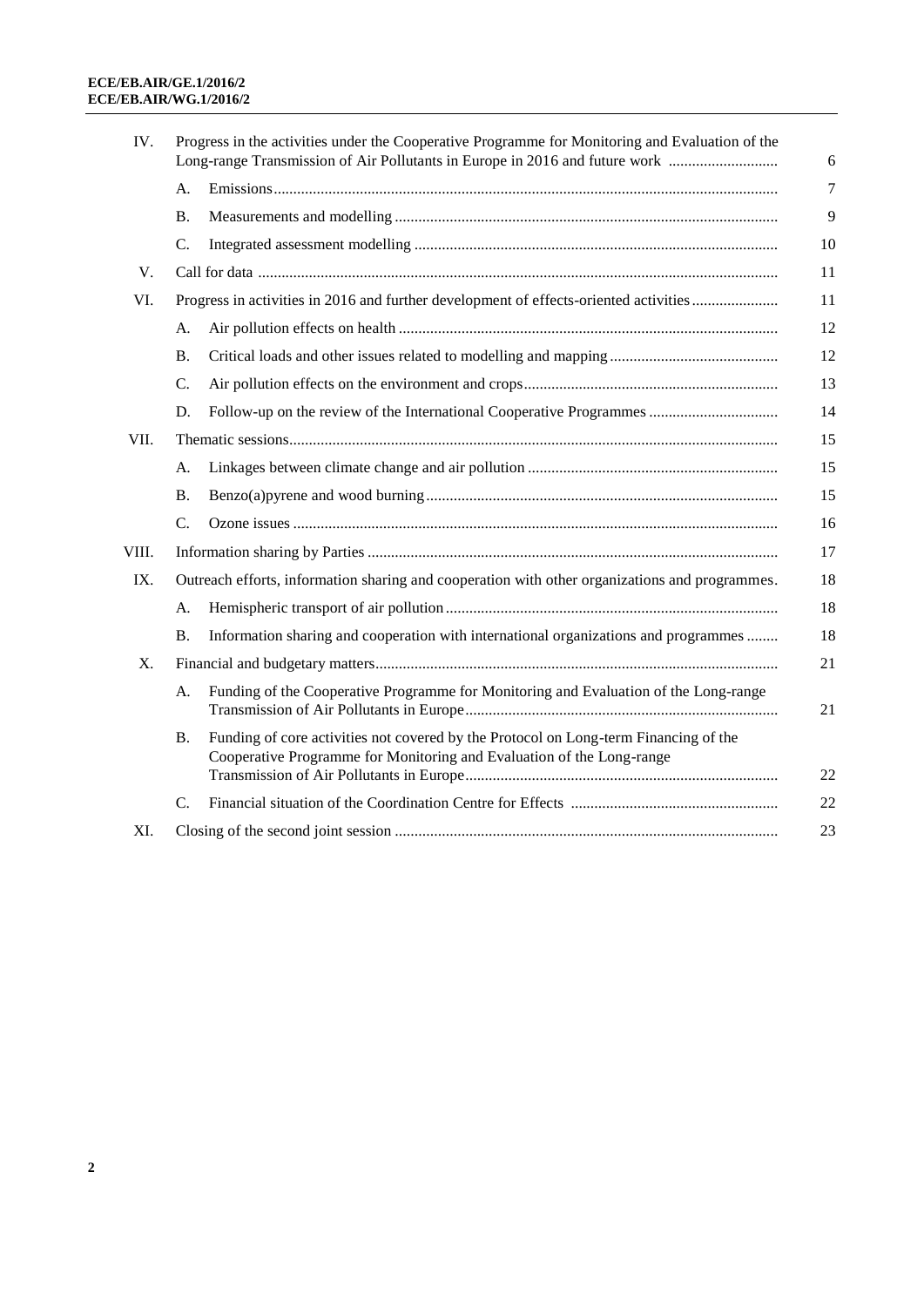# **I. Introduction**

1. The Steering Body to the Cooperative Programme for Monitoring and Evaluation of the Long-range Transmission of Air Pollutants in Europe (EMEP) and the Working Group on Effects under the United Nations Economic Commission for Europe (ECE) Convention on Long-range Transboundary Air Pollution (Air Convention) held their second joint session from 13 to 16 September 2016 in Geneva, Switzerland.

### **A. Attendance**

2. The session was attended by representatives from the following Parties to the Convention: Albania, Armenia, Austria, Azerbaijan, Belarus, Bulgaria, Croatia, Czechia, Denmark, Estonia, European Union, Finland, France, Germany, Hungary, Ireland, Italy, Kyrgyzstan, Latvia, Lithuania, Montenegro, Netherlands, Norway, Poland, Republic of Moldova, Russian Federation, Serbia, Slovakia, Spain, Sweden, Switzerland, Ukraine, United Kingdom of Great Britain and Northern Ireland and United States of America. A delegate from Tajikistan also attended the meeting.

3. Also participating were representatives of the five EMEP Centres: the Centre for Integrated Assessment Modelling (CIAM); the Centre on Emission Inventories and Projections (CEIP); the Chemical Coordinating Centre (CCC); the Meteorological Synthesizing Centre-East (MSC-E); and the Meteorological Synthesizing Centre-West (MSC-W). Representatives from the following scientific centres and bodies under the Working Group on Effects participated: the Coordination Centre for Effects (CCE) and its International Cooperative Programme on Modelling and Mapping of Critical Levels and Loads and Air Pollution Effects, Risks and Trends (ICP Modelling and Mapping); the Joint Task Force on the Health Aspects of Air Pollution (Task Force on Health); the Programme Centre of the International Cooperative Programme on Assessment and Monitoring of the Effects of Air Pollution on Rivers and Lakes (ICP Waters); the Programme Centre of the International Cooperative Programme on Effects of Air Pollution on Materials, including Historic and Cultural Monuments (ICP Materials); the Programme Centre of the International Cooperative Programme on Effects of Air Pollution on Natural Vegetation and Crops (ICP Vegetation); the Programme Centre of the International Cooperative Programme on Integrated Monitoring of Air Pollution Effects on Ecosystems (ICP Integrated Monitoring); and the Programme Coordinating Centre of the International Cooperative Programme on Assessment and Monitoring of Air Pollution Effects on Forests (ICP Forests). Also in attendance were the Chairs of the Executive Body for the Convention and the Working Group on Strategies and Review.

4. Also present were representatives of the following international organizations: the Arctic Monitoring and Assessment Programme (AMAP); the Asia Center for Air Pollution Research (ACAP) of the Acid Deposition Monitoring Network in East Asia (EANET); the Climate and Clean Air Coalition; the OSPAR Commission for the Protection of the Marine Environment of the North-East Atlantic (OSPAR Commission); the United Nations Environment Programme (UNEP) Regional Office for Europe; the World Health Organization (WHO) [and its Regional Office for Europe;](http://www.euro.who.int/en/health-topics/environment-and-health/air-quality) and the World Meteorological Organization (WMO).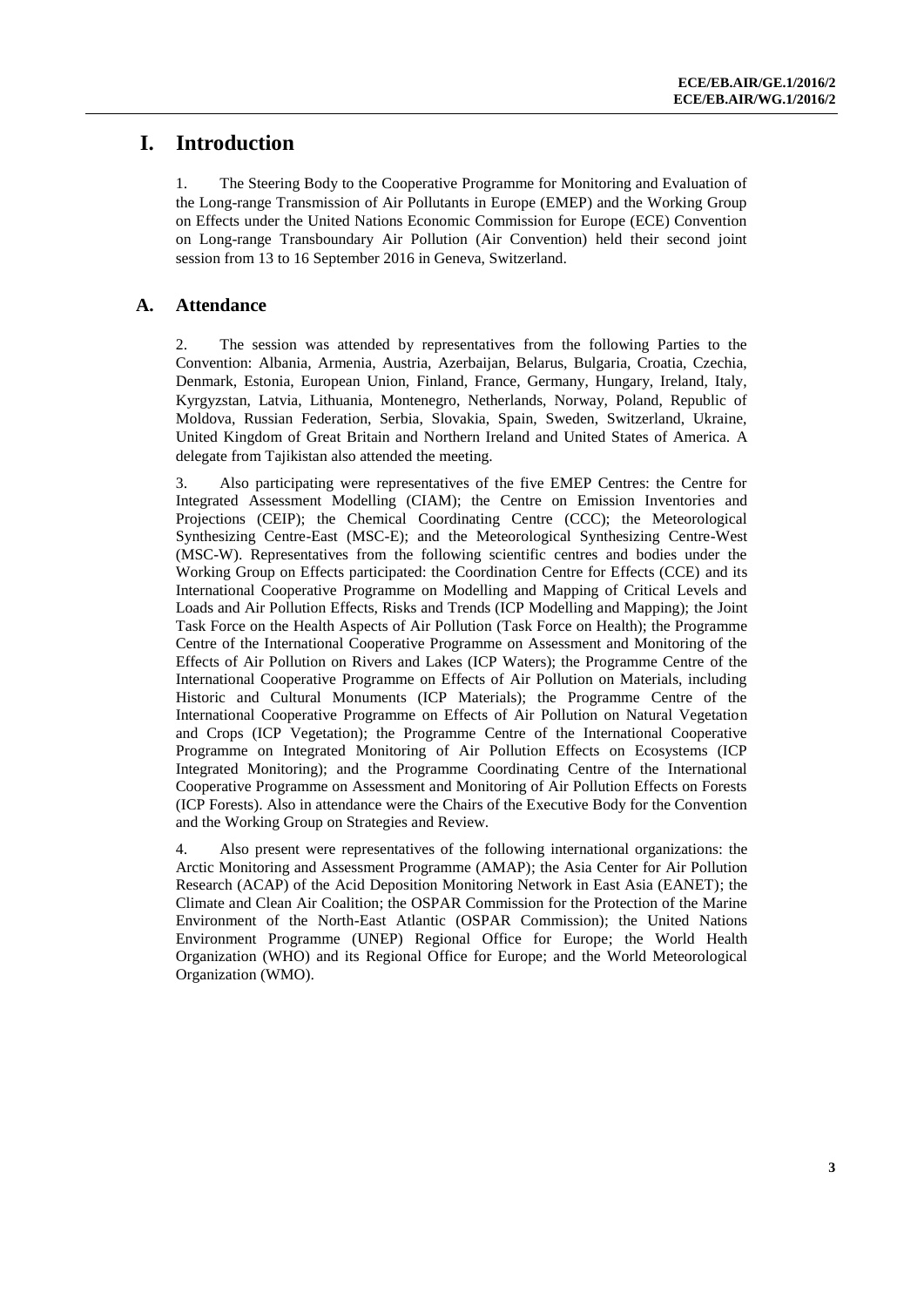#### **B. Organizational matters**

5. Ms. Laurence Rouîl (France) and Mr. Peringe Grennfelt (Sweden) chaired the joint session. The provisional agenda (ECE/EB.AIR/GE.1/2016/1–ECE/EB.AIR/WG.1/2016/1) was adopted, as amended. $<sup>1</sup>$ </sup>

6. The EMEP Steering Body and the Working Group on Effects adopted the report of their first joint session (ECE/EB.AIR/GE.1/2015/2–ECE/EB.AIR/WG.1/2015/2).

7. Following elections, Ms. Rouîl was re-elected as Chair of the EMEP Steering Body. Mr. Xavier Querol (Spain), Mr. Nebojsa Redzic (Serbia), Ms. Sonja Vidič (Croatia) and Mr. Rudolf Weber (Switzerland) were re-elected as Vice-Chairs. All Bureau members were elected for a two-year term. The Steering Body noted with appreciation the support provided by the outgoing Vice-Chair, Paul Ruyssenaars (Netherlands).

8. Following elections, Ms. Isaura Rabago (Spain) was elected as the new Chair of the Working Group on Effects for a two-year term. Ms. Sabine Augustin (Switzerland), Mr. Jesper Bak (Denmark), Mr. Thomas Dirnböck (Austria), Mr. Nebojsa Redzic (Serbia) and Ms. Gudrun Schuetze (Germany) were re-elected as Vice-Chairs for a two-year term of office. The Working Group on Effects noted with appreciation the significant support provided by Mr. Grennfelt, the outgoing Chair, and Ms. Vidič, who had served as Vice-Chair.

# **II. Matters arising from recent meetings of the Executive Body and its subsidiary bodies and activities of the Bureaux of the Steering Body and the Working Group on Effects**

9. The Chair of the Executive Body presented the highlights of the thirty-fourth and thirty-fifth sessions of the Executive Body (Geneva, 18 December 2015 and 2–4 May 2016, respectively). The Executive Body had adopted the 2016–2017 workplan for the implementation of the Convention (ECE/EB.AIR/133/Add.1) with a modified format; basic and multi-year activities in the period 2016–2017 had been moved to a separate document.<sup>2</sup> The Executive Body had also welcomed the launch of the *Towards Cleaner Air: Scientific Assessment Report 2016* (2016 Assessment Report), 3 and had set up an expert group to elaborate a draft policy response to it for consideration by the Executive Body at its thirtyseventh session in 2017. The Executive Body had also discussed the financial situation of CCE, stressing the need to find additional funds to ensure the Centre's functioning with a reduced scope of activities in 2017.

10. The secretariat drew attention to the main outcomes of the Eighth Environment for Europe Ministerial Conference (Batumi, Georgia, 8–10 June 2016). Twenty-nine Convention Parties and other stakeholders had made voluntary commitments (see

<sup>&</sup>lt;sup>1</sup> Information and documentation for the meeting, including informal documents and presentations, can be found on a dedicated web page for the meeting [\(http://www.unece.org/index.php?id=40002#/\).](http://www.unece.org/index.php?id=40002#/)

<sup>&</sup>lt;sup>2</sup> See informal document "Basic and multi-year activities in the 2016-2017 period" on the web page for the Executive Body's thirty-fourth session [\(http://www.unece.org/index.php?id=38060#/\)](http://www.unece.org/index.php?id=38060#/).

 $3 \text{ Rob M}$ aas and Peringe Grennfelt, eds. (Oslo, 2016), available from http://www.unece.org/environmental-policy/conventions/envlrtapwelcome/publications.htme. There is a separate report for North America by the United States Environmental Protection Agency and Environment and Climate Change Canada *Towards Cleaner Air: Scientific Assessment Report 2016 — North America* (2016, online report).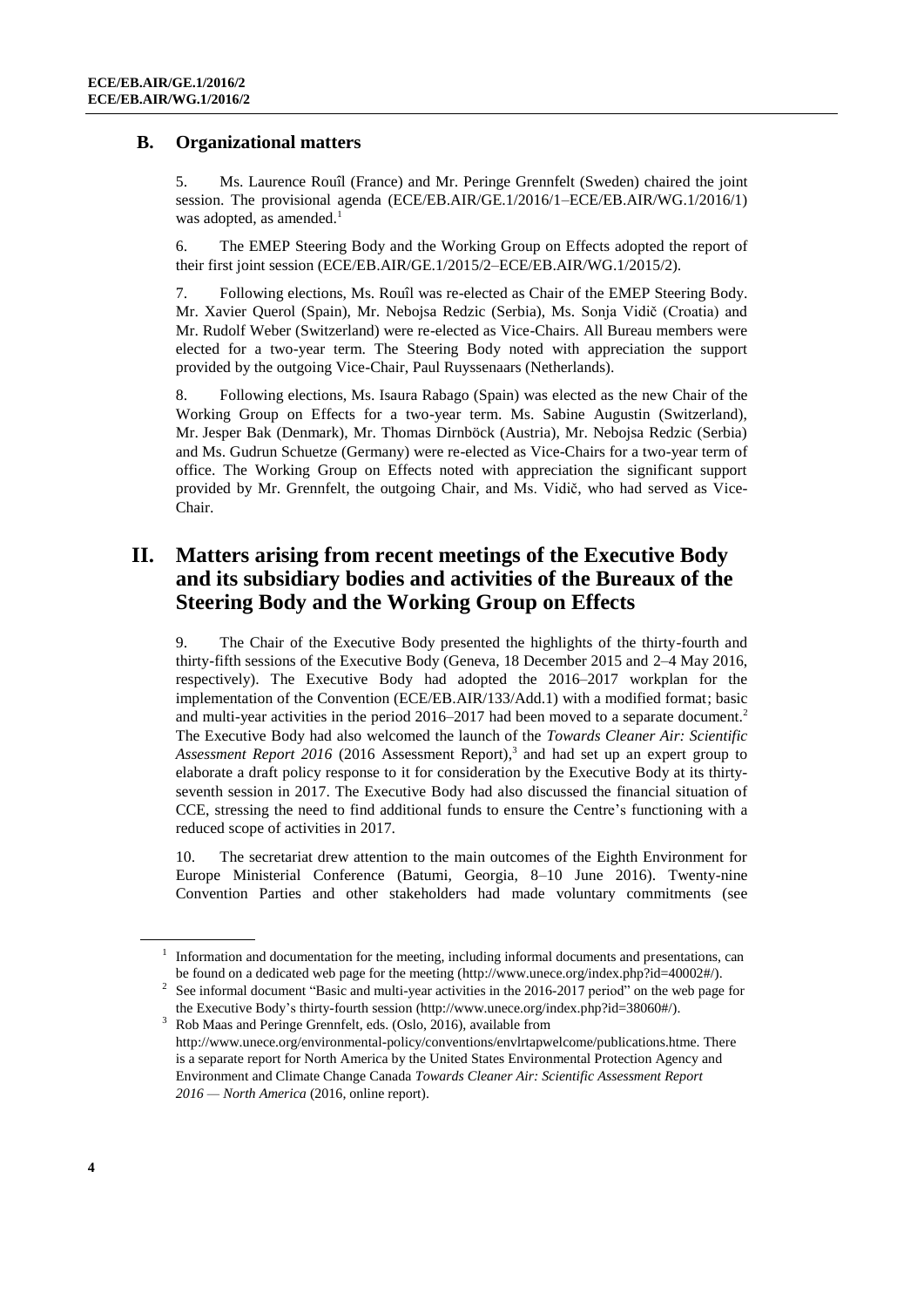ECE/BATUMI.CONF/2016/INF/39) to improve air quality under the Batumi Action for Cleaner Air (ECE/BATUMI.CONF/2016/7).

11. The co-Chairs presented a brief summary of the work of the Bureaux of the EMEP Steering Body and the Working Group on Effects (see ECE/EB.AIR/GE.1/2016/9− ECE/EB.AIR/WG.1/2016/17), highlighting the approval of the 2016 Assessment Report. The two Bureaux had discussed the implementation of the 2016–2017 workplan and emerging and budgetary issues. Special attention had been given to the financial situation of CCE.

# **III. Adjustments under the Protocol to Abate Acidification, Eutrophication and Ground-level ozone**

12. The Chair of CEIP presented the outcome of the review of Parties' requests for adjustments under the Protocol to Abate Acidification, Eutrophication and Ground-level Ozone (Gothenburg Protocol) to inventories for the purposes of comparing total national emissions with them (see ECE/EB.AIR/GE.1/2016/10–ECE/EB.AIR/WG.1/2016/18).<sup>4</sup> In 2016, two Parties (Germany and Luxembourg) had submitted new requests for adjustments and seven Parties (Belgium, Denmark, Finland, France, Germany, Luxembourg and Spain) had submitted requests to adjustments approved prior to 2016. In all cases, the additional guidance adopted in 2014 (ECE/EB.AIR/130) had helped countries to prepare their applications, but additional information had still been needed to assess all the adjustment requests.

13. The adjustment review had been performed in parallel with the Stage 3 review. The adjustment review had been carried out by CEIP, which had named a lead reviewer and eight sectoral experts (from six Parties), selected from the roster of emission experts. Each reviewed sector had then been analysed by two independent reviewers, while the lead reviewer had coordinated the work to ensure that the same approach was used for all sectors, Parties and years.

14. When submitting their requests for adjustments, Parties had voluntarily prepared and submitted the "Declaration on consistent reporting of approved adjustments". That task had been facilitated by some information prepared by CEIP and made available on its website, related to the evolution in time of adjustments that should be kept consistent. The reviewers had found that the online information had been helpful in making the review process more efficient and faster. It was recommended that Parties continue to submit such statements on an annual basis along with the submitted data.

15. In the road transport sector, there was a need for Parties to provide transparent information about the emission factors that had been assumed, particularly when making the "original" emission estimates. For such calculations, the reviewers considered it best practice to continue to use the European Emission Standards Euro 4, as they reflected the information that had been available at that time, rather than emission factors that had been established after the 2010 emission ceilings had been set and agreed.

16. The CEIP Chair underscored that in 2016 Parties that had submitted adjustment applications had supported the review process in kind, by providing an expert, or with a cash contribution to CEIP, as recommended by the Executive Body at its thirty-second session. Such technical and financial support was appreciated and Parties should continue

<sup>4</sup> See also documentation provided on the CEIP website: [http://www.ceip.at/adjustments\\_gp/adj\\_country\\_data/.](http://www.ceip.at/adjustments_gp/adj_country_data/)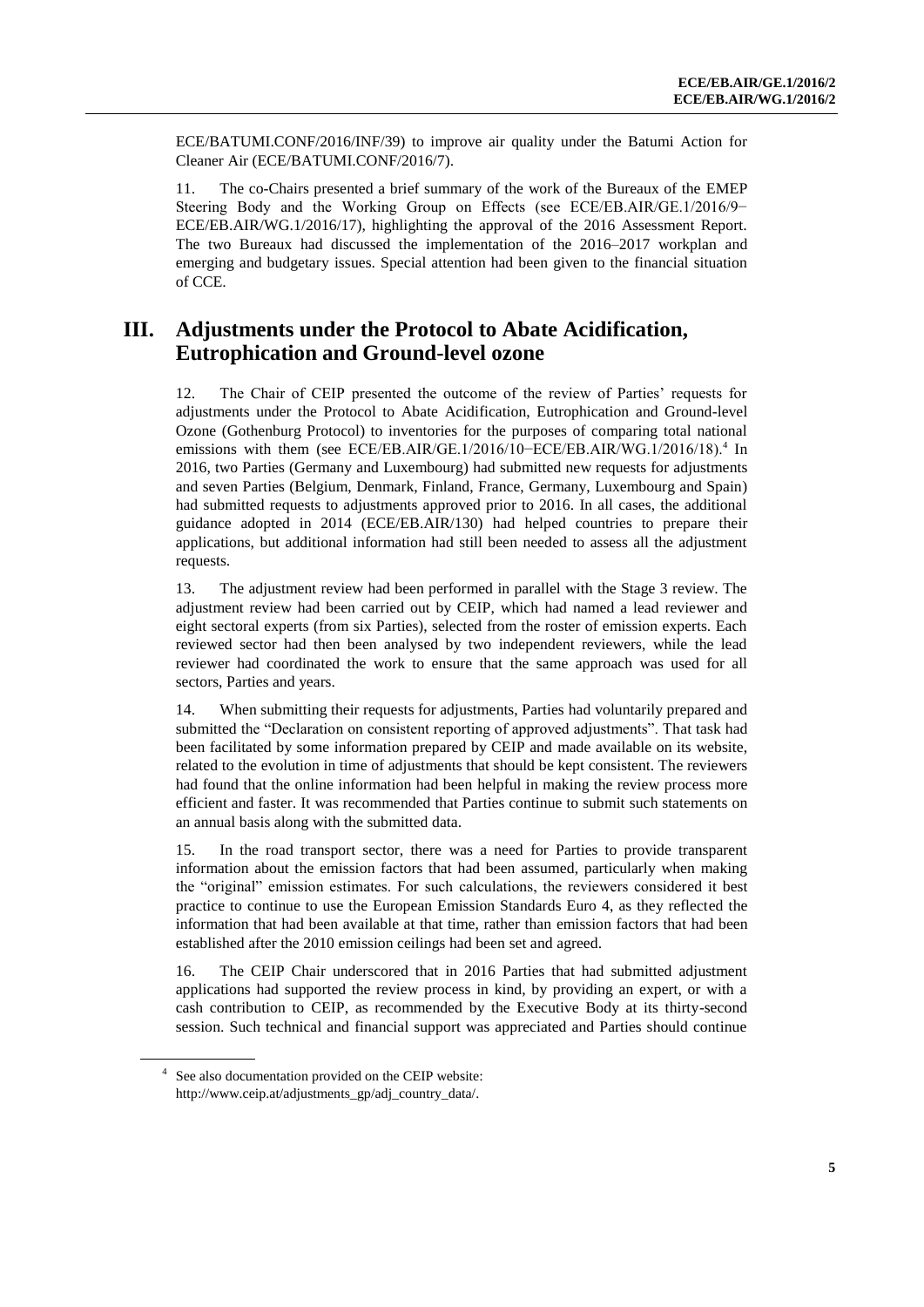to provide similar support in future years. Otherwise, it might not be possible to carry out the adjustment review owing to an insufficient number of reviewers or insufficient financial resources.

17. The CEIP Chair recommended that Parties continue to use the same reporting format for information on previously approved adjustments, i.e., using the same units and the same level of aggregation across the emission source sectors. If those conditions were met, the data handling systems could process the information provided in different submissions in a consistent manner.

18. As set out in the CEIP report on adjustment applications, the expert review team recommended that:

(a) The new adjustment applications of Germany (road transport: nitrogen oxides  $(NO_x)$ ; agriculture:  $NO_x$  and ammonia  $(NH_3)$ ) and Luxembourg (agriculture:  $NO_x$  and nonmethane volatile organic compounds (NMVOC)) be accepted;

(b) The adjustment applications approved in 2014 and 2015 as reported in 2016 of Belgium (road transport:  $NO_x$ ; agriculture:  $NO_y$  and  $NMVOC$ ), Denmark (agriculture:  $NH<sub>3</sub>$  and NMVOC), Finland (stationary combustion, road transport: NH<sub>3</sub>), France (road transport:  $NO<sub>x</sub>$ ), Germany (agriculture:  $NO<sub>x</sub>$  and NMVOC), Luxembourg (road transport:  $NO<sub>x</sub>$ ) and Spain (road transport:  $NO<sub>x</sub>$ ) be accepted.

19. The EMEP Steering Body and the Working Group on Effects took note of the presentations concerning the expert review of the requests for adjustments to emission inventories (adjustment applications) provided by CEIP and:

Decided to approve all the recommendations put forward by the expert review team, following a discussion by the Parties;

(b) Requested Parties to follow the recommendations issued by CEIP (see paras. 15–17 above) when preparing and submitting their applications for adjustments.

# **IV. Progress in the activities under the Cooperative Programme for Monitoring and Evaluation of the Long-range Transmission of Air Pollutants in Europe in 2016 and future work**

20. The Chair invited participants to separately discuss each area of work, considering progress made in 2016 with respect to the 2016–2017 workplan for the implementation of the Convention.

21. It was noted that all the status reports relevant for the evaluation of progress in implementation of the 2016–2017 workplan had been prepared by the EMEP Centres on time and were all available on the EMEP website.<sup>5</sup> The Steering Body and the Working Group approved the executive summaries of the status reports and decided to present the summaries to the Executive Body. They further acknowledged the work carried out by all EMEP Centres and task forces and supported the continuation of their work in the next biennium (2018–2019).

<sup>&</sup>lt;sup>5</sup> Se[e www.emep.int.](http://www.emep.int/)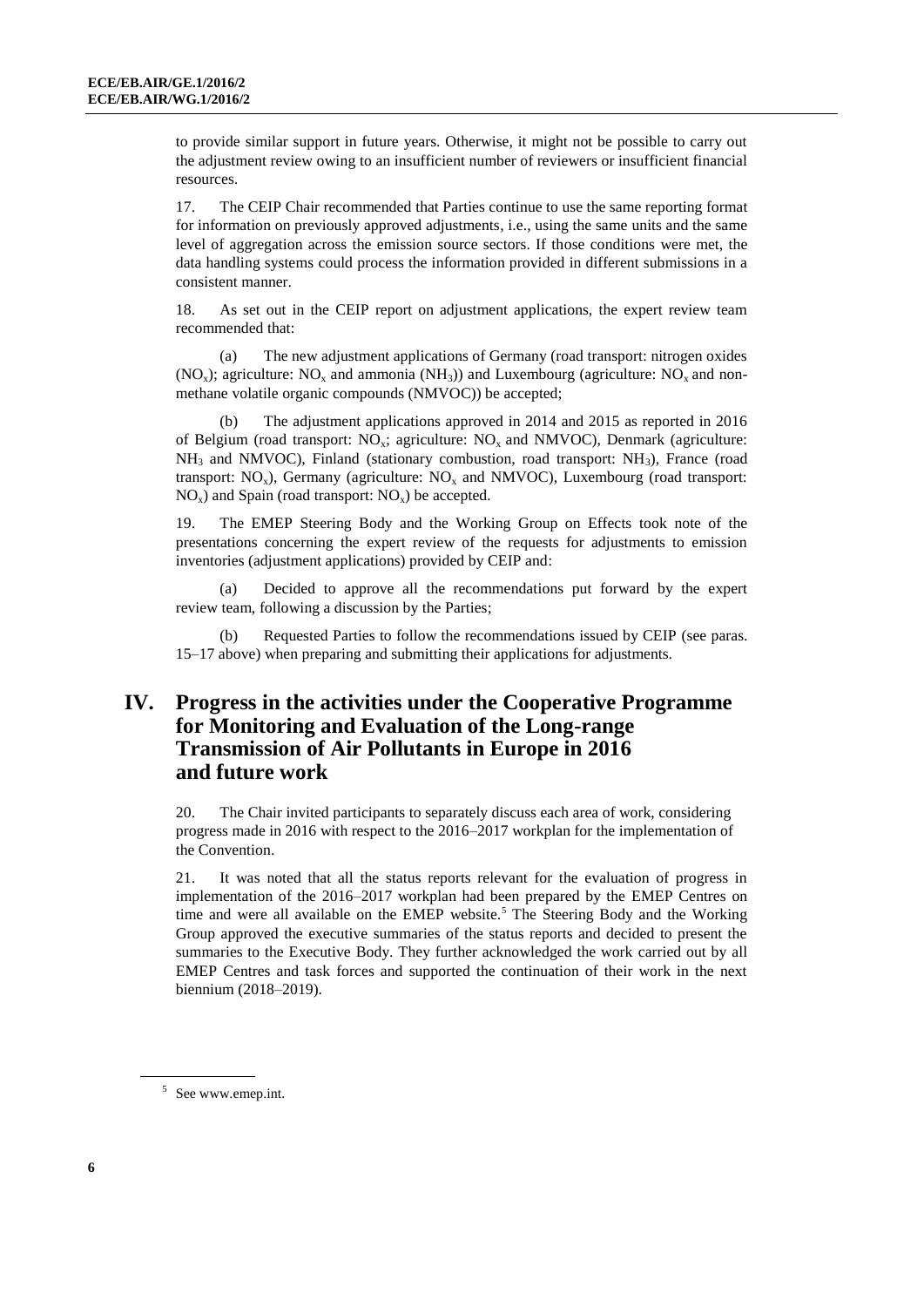### **A. Emissions**

22. A co-Chair of the Task Force on Emission Inventories and Projections reported on progress, including the results of the joint Task Force and European Environment Agency (EEA) European Environment Information and Observation Network (EIONET) meeting (Zagreb, 17–18 May 2016) and a joint technical workshop with the Task Force on Measurements and Modelling, held on the preceding day (16 May), on condensables and semi-volatile compounds. Both Task Forces had worked to establish short- and long-term goals related to gaining a better understanding of the condensable/semi-volatile components of particulate matter. The Task Force on Emission Inventories and Projections recommended that more information be collated (through a questionnaire) on Parties' reporting of condensables and semi-volatiles as part of particulate matter reporting.

23. The Task Force co-Chair gave an overview on the updated chapters of the EMEP/EEA air pollutant emission inventory guidebook (EMEP/EEA Guidebook) and recommended that the Steering Body adopt the new chapters for use as of 2017. The European Environment Agency would publish the new version of the EMEP/EEA Guidebook following the second joint session.

24. The Task Force co-Chair presented an updated approach to the technical review of emission inventories, and there was discussion about the introduction of technical corrections. He explained that the updated approach would better support capacity-building, and recommended its use for technical reviews scheduled in 2017. The effectiveness of the new approach would be reviewed, in particular to assess any impacts on the resources required.

25. A representative of CEIP provided information on the status of reporting of emissions, including gridded and large point source data, with regard to the completeness and consistency of reported data. Out of 51 Parties, 46 (i.e., 90 per cent) had submitted data in 2016. No emission data had been received from Albania, Belarus, Bosnia and Herzegovina, Greece and Montenegro. CEIP had noted improved reporting from some countries in Eastern Europe, the Caucasus and Central Asia. An overview of the data submitted by Parties during the 2016 reporting round was available on the CEIP website.

26. All emission inventories submitted by Parties had been tested and imported into the CEIP central database. The review of inventories had been performed in three stages, in line with the EMEP review guidelines, and all the review results had been provided to Parties and presented in the CEIP technical inventory review report 1/2016. The CEIP representative also provided information on an updated proposal for Stage 3 reviews for 2017, the results of testing the new gridding system, the preparation of data for modellers, expert estimates for emissions of heavy metals and persistent organic pollutants (POPs) on a sectoral level, work on uncertainty assessment and black carbon inventories, and support provided to the Implementation Committee. A summary of progress on emission reporting was provided in document ECE/EB.AIR/GE.1/2016/7–ECE/EB.AIR/WG.1/2016/15.

27. A representative of the European Union provided information on the planned review of emission inventories under the revised European Union National Emission Ceilings Directive. <sup>6</sup> The first review was to be carried out in 2017. To avoid an additional administrative burden, the emission reporting requirements in the revised Directive had been aligned with the requirements under the Convention, including the deadline for

<sup>6</sup> Directive (EU) 2016/2284 of the European Parliament and of the Council of 14 December 2016 on the reduction of national emissions of certain atmospheric pollutants, amending Directive 2003/35/EC and repealing Directive 2001/81/EC.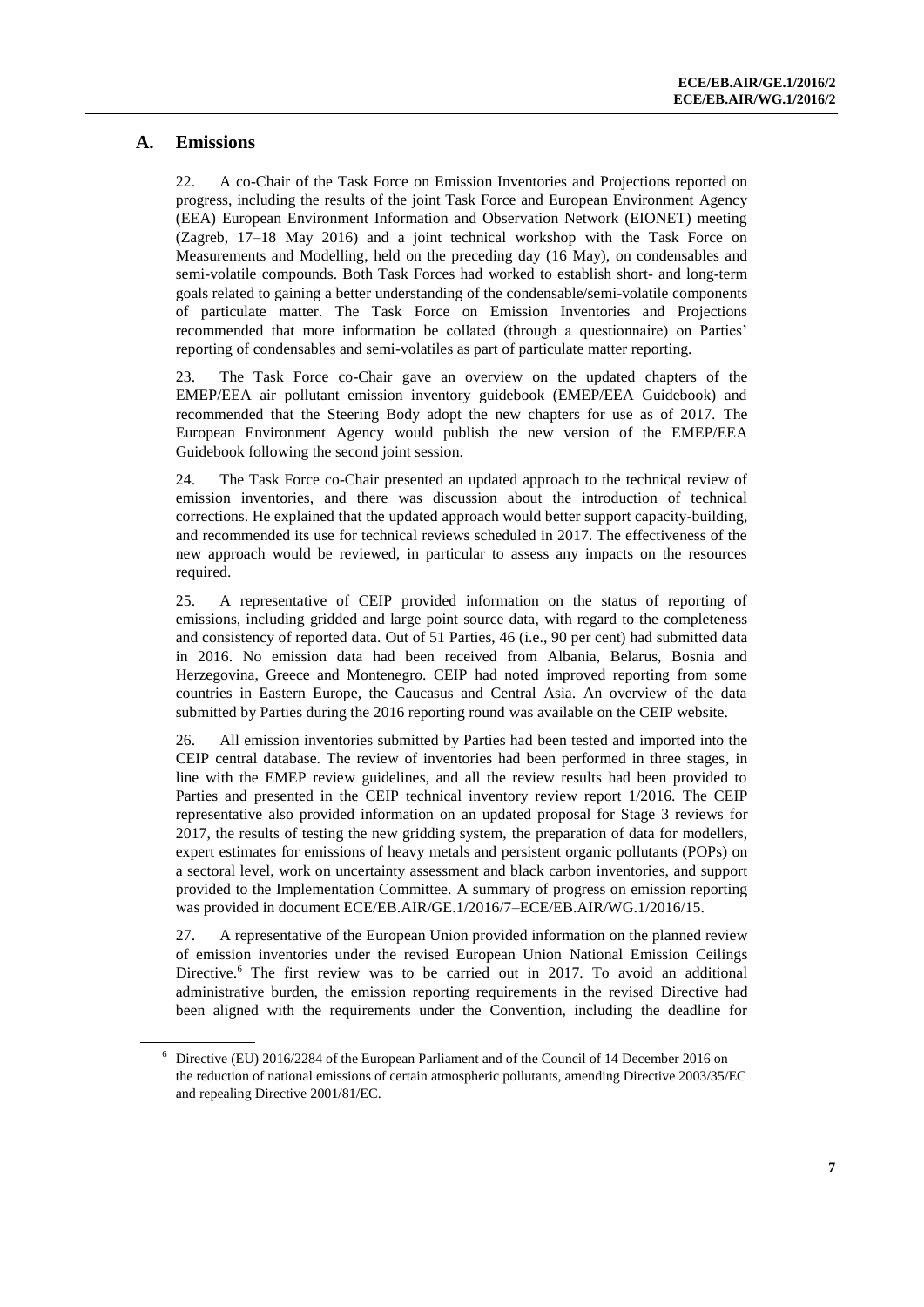reporting. The scope of the review covered the main air pollutants identified in the amended Gothenburg Protocol.

28. The Steering Body and the Working Group:

(a) Requested the Task Force on Emission Inventories and Projections to collate information on the details of reporting by Parties of condensables and semi-volatiles as part of particulate matter emission reporting, and to submit the information for consideration at the third joint session in September 2017;

(b) Requested the secretariat to inform Parties that the new version of the EMEP/EEA Guidebook should be used for emission reporting in 2017;

(c) Approved the updated Emission Review Guidelines for the Technical Review of Air Pollutant Emission Inventories Reported under the Convention and its Protocols, 7 and recommended its use for technical reviews scheduled for 2017, with the evaluation of the consequences of its implementation in terms of necessary resources (time of experts, financial resources);

Welcomed the planned review of national emission inventories in 2017 in the framework of the revised National Emission Ceilings Directive, and called for further cooperation between the Convention and the European Union on the reviews;

Noted the increased workload for CEIP in  $2016-2018$  connected with testing and use of the new gridding system, expert estimates for heavy metals and POPs on the sectoral level, the assessment of inventory uncertainties, tasks related to black carbon inventories and the assessment of condensables;

(f) Noted that within the transition period (2016–2018) between the current (50 x 50 kilometre) grid and the higher spatial resolution, there would be a need to develop gridded data in both gridding systems to ensure consistent time series for use in environmental analyses;

(g) Noted that the completeness and consistency of reported inventories were still not sufficient, while between 25 per cent (for main pollutants) to 70 per cent (for heavy metals and POPs) emissions had to be estimated to fill the gaps, and invited Parties to report emission data in a timely fashion and in accordance with the agreed formats;

(h) Noted the results of comparisons of CEIP data with Evaluating the CLimate and Air Quality ImPacts of Short-livEd Pollutants (ECLIPSE) data, 8 and noted that the differences between the two data sets were getting smaller in recent years;

(i) With regard to review planning:

(i) Approved the following list of Parties scheduled for Stage 3 reviews in 2017: Albania, Armenia, Austria, European Union, Kazakhstan, Kyrgyzstan, Lichtenstein, Malta, Monaco and Montenegro;

(ii) Postponed the review of Finland, at its request, until 2018;

(iii) Invited Parties scheduled for an in-depth review in 2017 to submit their Nomenclature for Reporting tables and Informative Inventory Reports within the deadlines, in order to enable the reviews to take place, and requested the secretariat to send letters to those Parties to remind them about that obligation;

Available on the meeting web page as an informal document under item 4 (b).

<sup>8</sup> Ibid.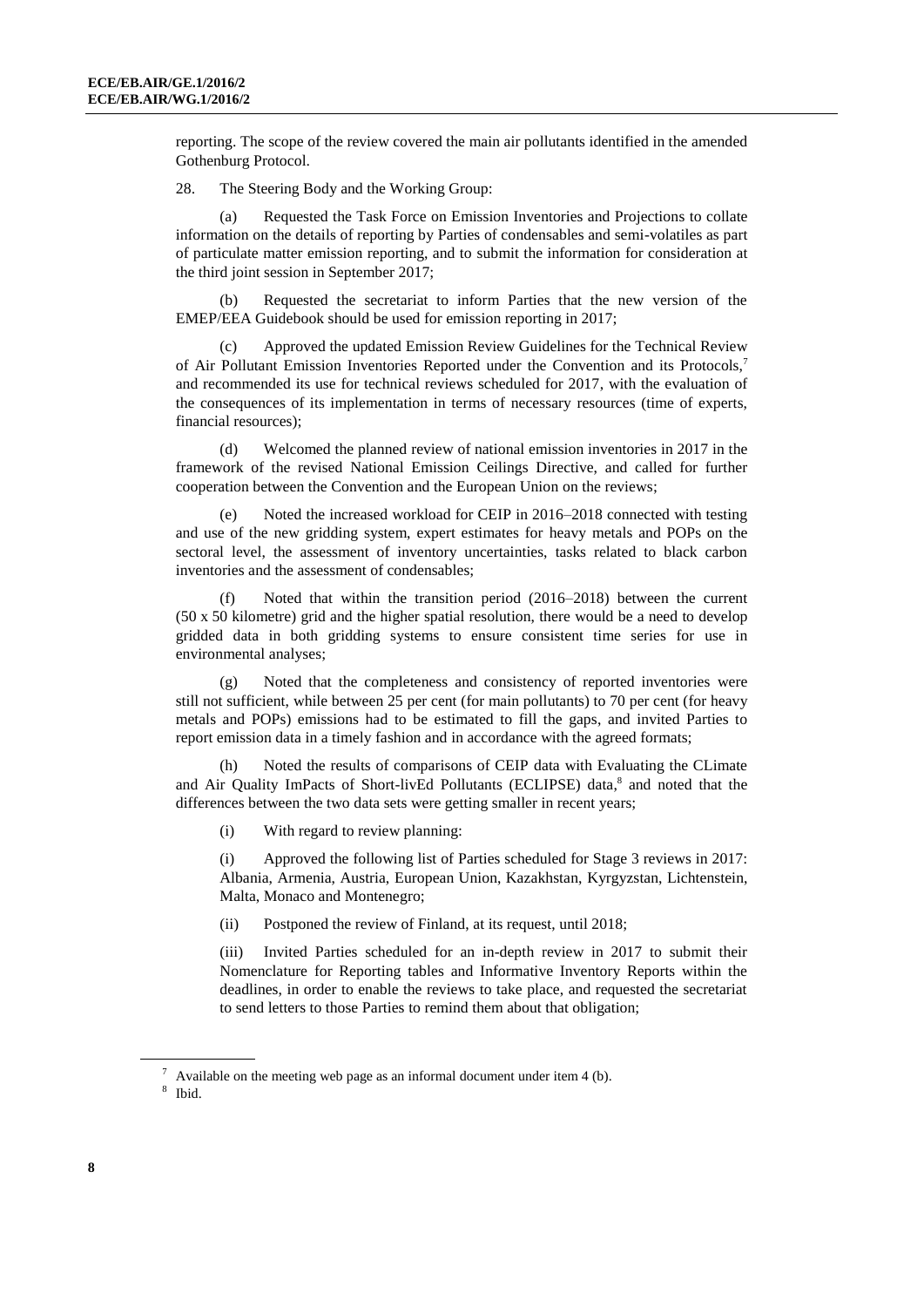(j) Requested Parties facing national challenges with respect to the completeness and quality of emission reporting to present their experiences during the third joint session of the Steering Body and the Working Group.

#### **B. Measurements and modelling**

29. A co-Chair of the Task Force on Measurements and Modelling reported on progress, including the results of the Task Force's seventeenth meeting (Utrecht, the Netherlands, 18–20 May 2016). In 2015–2016, key activities had included the publication of an assessment of trends in air pollution in the EMEP domain, an initiative to better constrain condensable emissions in atmospheric dispersion models and a new project on the added value of twinning urban and rural sites to understand the contribution of long-range transport to urban air pollution. In addition to regular activities, representatives of the EMEP modelling centres presented options to reach higher spatial resolution, in particular for nitrogen dioxide  $(NO<sub>2</sub>)$  and benzo(a)pyrene  $(B[a]P)$ , while CCC proposed to organize a workshop on measurement quality and reporting data flows. The co-Chair said that, at its next meeting (Prague, May 3–5, 2017), the Task Force would decide about future thematic studies. Existing options for thematic studies included a field campaign on aerosol chemical characterization, the optical properties of black carbon, or a study focused on ozone in the Mediterranean area.

30. A representative of MSC-E outlined recent activities in the field of POP pollution assessment undertaken by MSC-E and CCC. Information on the pollution of the EMEP region by four polycyclic aromatic hydrocarbons, dioxins and furans, hexachlorobenzene and polychlorinated biphenyls in 2014, based on reported anthropogenic emissions, modelling results and measurements, was presented. The main emphasis had been given to the evaluation of polycyclic aromatic hydrocarbon pollution levels in the EMEP domain, including B[a]P air concentrations in urban areas. Along with that, particular attention had been paid to the cooperation and exchange of information on POP pollution between MSC-E and international organizations, along with the dissemination of pollution assessment results.

31. A representative of MSC-E presented an overview of activities on heavy metal pollution assessment, focusing on the improvement of assessment quality, recent research developments and scientific cooperation. He highlighted progress in the work at CCC and MSC-E, discussions within the Task Force on Measurements and Modelling and elements of the workplan for 2017. He also provided information on the recent developments with respect to transition of heavy metal operational modelling to the new EMEP grid. Particular attention had been paid to cooperative work on a country-scale assessment of heavy metal pollution within the EMEP case studies for Belarus, Poland and the United Kingdom, and scientific cooperation with other international bodies including AMAP, the Minamata Convention on Mercury (Minamata Convention) and UNEP.

32. A representative of MSC-W gave an overview of the activities on modelling of acidification, eutrophication and photo-oxidants, focusing on improvements in the EMEP model performance in the new EMEP grid. A downscaling methodology for urban applications (with a focus on health-relevant species) had been developed and applied for some Nordic cities, showing promising results compared with measurements. The climate effects of the amended Gothenburg Protocol had been estimated using a simplified approach, and showed a regional (European) climate impact of the Gothenburg Protocol in the order of 0.05 degree, but with large uncertainties. A discussion about international shipping emission estimates (and trends) to be used for EMEP modelling (initiated by the Baltic Marine Environment Protection Commission (HELCOM)) should be taken into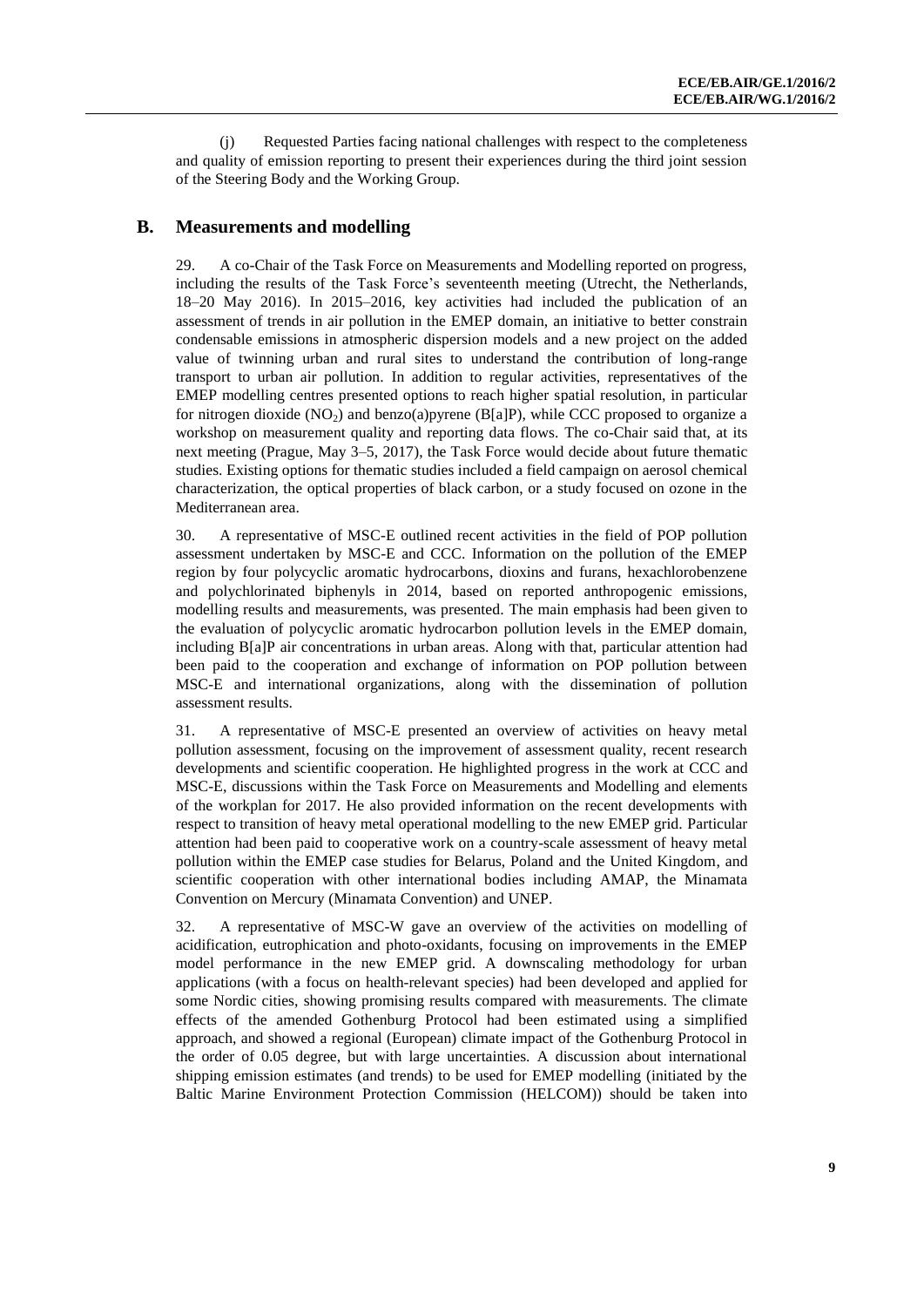account for the preparation of emissions and modelling in 2017 and beyond. The results of an analysis of the impacts of ozone on ecosystems stemming from cooperation with ICP Vegetation and other ecosystem modellers were presented.

33. A representative of CCC outlined the status of the particulate matter levels in rural Europe in 2014, with a specific focus on the large-scale winter and spring episodes. There was a need to continue the focus on implementation of the EMEP Monitoring Strategy 2010–2019 (ECE/EB.AIR/GE.1/2009/15)<sup>9</sup> to increase the spatial coverage and completeness. Nevertheless, there had also been several positive developments, e.g., the increased number of components and measurements reported and the increasing use of the monitoring data. The growth in the volume and complexity of the data reported had delayed the timeliness of reporting and incorporation of those data in the database. Measures had been implemented to improve and speed up that process. There had been relatively little attention given to data quality for inorganic compounds, heavy metals and POPs compared with, e.g., aerosol measurements, in recent years. A workshop on data reporting and data quality would therefore be arranged at CCC in October 2016.

34. The Steering Body and the Working Group:

(a) Reiterated the need for further cooperative work between the emissions and modelling communities on defining appropriate and consistent methodologies regarding the treatment of condensables and semi-volatile organic compounds in inventories and in EMEP modelling;

(b) Reiterated the need to continue work on quality assurance and quality control to maintain a high quality of EMEP monitoring in line with the EMEP Monitoring Strategy 2010–2019;

(c) Recognized the need to enhance long-term cooperation between EMEP and other subsidiary bodies under the Convention, and also with AMAP, the Minamata Convention, the Stockholm Convention on Persistent Organic Pollutants (Stockholm Convention) and UNEP, in order to enhance the transfer of scientific knowledge and strengthen capacity at both the regional and global level.

#### **C. Integrated assessment modelling**

35. The Chair of the Task Force on Integrated Assessment Modelling reported on the findings of the Task Force's forty-fifth meeting (Lisbon, 23–25 May 2016) and the progress in scenario development and modelling (see ECE/EB.AIR/GE.1/2016/5– ECE/EB.AIR/WG.1/2016/13). A wide range of research topics had been identified during the work on the 2016 Assessment Report, inter alia: emission data; dispersion modelling; health and other impacts; cost-effective control strategies for hemispheric air pollution; and outreach beyond the ECE region. Some climate policies could pose air pollution risks especially in case of wood burning, diesel and direct injection gasoline cars, biofuels and biodigesters; the Task Force therefore agreed that an integrated climate-air policy approach was needed. National integrated assessment modelling had been carried out, for example, in the Russian Federation within the framework of a 2015–2017 project financed by the Nordic Council of Ministers.

36. The head of CIAM briefed participants about the recent updates in the Greenhouse Gas and Air Pollution Interactions and Synergies (GAINS)<sup>10</sup> model and on the results of the

<sup>9</sup> Available from http://www.unece.org/env/lrtap/emep/strategies.html.

<sup>10</sup> Se[e http://gains.iiasa.ac.at/models/.](http://gains.iiasa.ac.at/models/)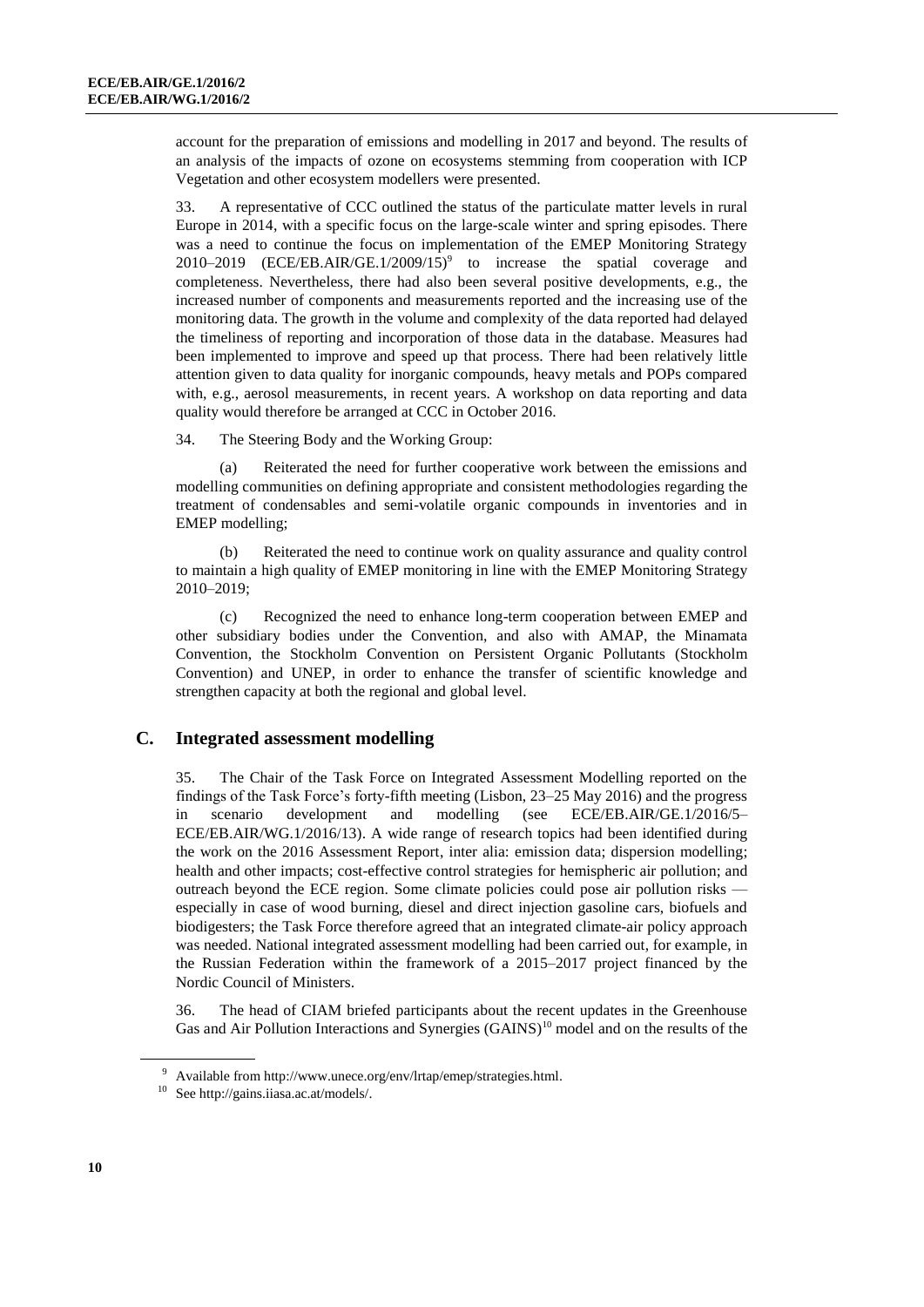analysis of national inventories, carried out with the support of national experts. Key conclusions of the analysis included:

(a) There was major incoherence in particulate matter inventories owing to inconsistent accounting of condensables. Further evolution of emission inventories had revealed important new information, but required further validation;

(b) Current models only partially captured the inequalities in emissions and air quality impacts;

(c) There was a need for a review of the methodologies for health impact assessment;

(d) The ageing of societies was an important factor that might counteract benefits of air pollutant emission reductions.

### **V. Call for Data**

37. The head of ICP Materials reported on developments and the outcomes of the thirtysecond meeting of the ICP Materials Task Force (Rome, 11–13 May 2016). A new Party, Croatia, had joined ICP Materials in 2016. The knowledge and experience gained during the pilot project on the inventory and condition of stock of materials at risk at United Nations Educational, Scientific and Cultural Organization (UNESCO) cultural heritage sites would be disseminated within the framework of the ongoing "Call for Data". A new exposure programme, consisting of two sets of samples exposed for one and four years, respectively, would be launched in 2017.

38. He also presented an update on the 2015–2017 Call for Data launched in October 2015, as approved at the first joint session of EMEP Steering Body and the Working Group on Effects. The purpose of the Call was to offer interested Parties the opportunity to retrieve any available documented information on the UNESCO cultural heritage sites for the assessment of the stock of materials at risk and for the analysis of the impacts of air pollutant concentrations for various pollution and environmental scenarios. Following the recommendation of the first joint session, the deadline for the submission of data had been moved to 30 June 2017. The collection and the analysis of data would be completed within a three-year period. A dedicated web page had been added to the ICP Materials website<sup>11</sup> where all the relevant information related to the Call was available. To date, Croatia, Germany, Italy, Norway, Sweden and Switzerland had declared interest in responding to the Call.

39. The EMEP Steering Body and the Working Group on Effects welcomed the update on the Call for Data and the new exposure programme, and requested Parties to provide financial support for those two important activities.

# **VI. Progress in activities in 2016 and further development of effects-oriented activities**

40. The Steering Body and the Working Group noted that all the reports relevant for the evaluation of progress in implementation of the workplan for 2016–2017 had been prepared by the Centres under the Working Group on Effects on time and were all available on their respective websites. The two bodies acknowledged the work carried out by all the ICP

 $11$  See http://www.corr-institute.se/icp-materials/web/page.aspx?refid=20.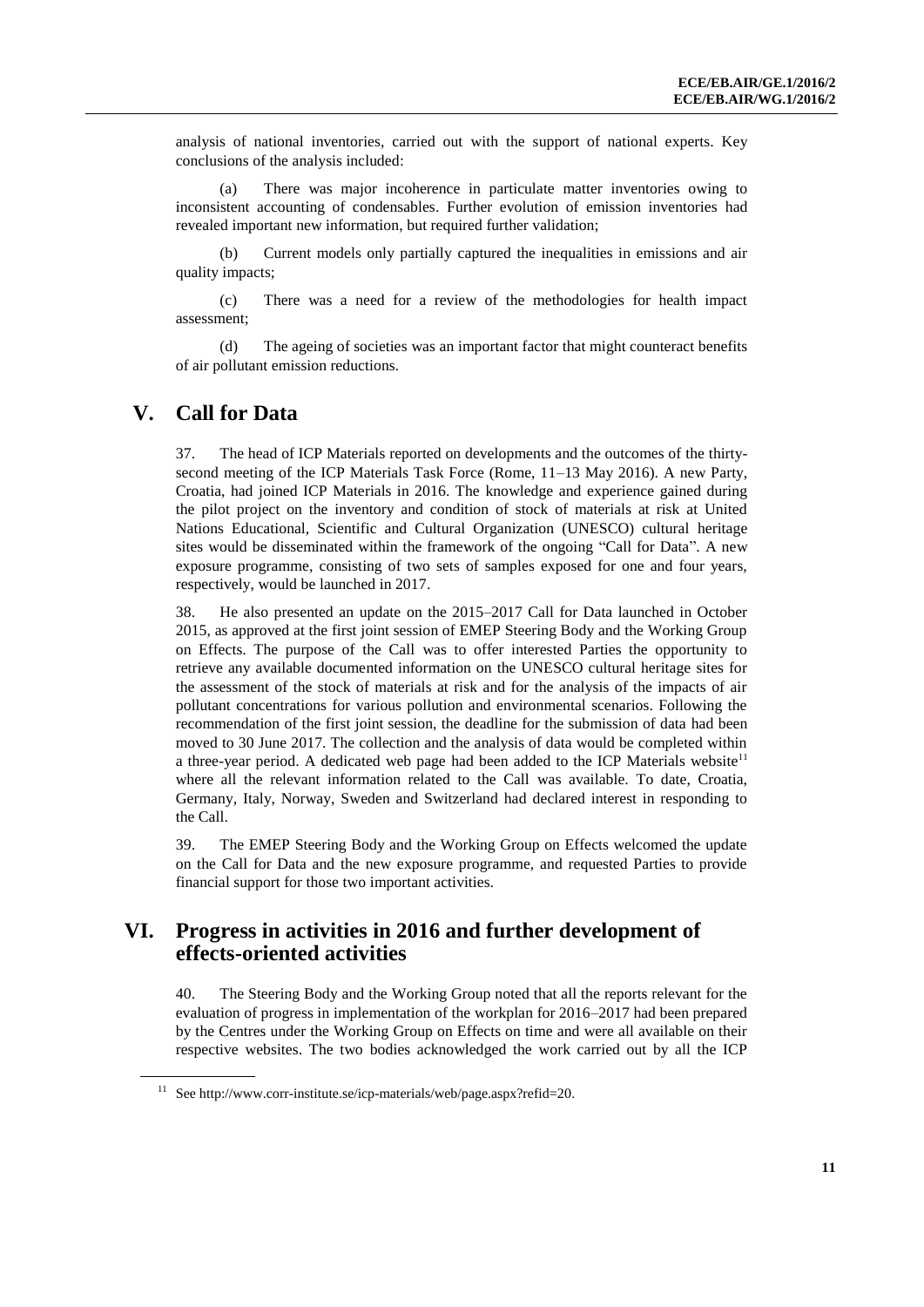programme centres and task forces and by the Joint Expert Group on Dynamic Modelling, and supported the continuation of their work in following years.

#### **A. Air pollution effects on health**

41. The Chair of the Task Force on Health presented the results of the nineteenth meeting (Bonn, Germany, 18–19 May 2016) and the following interactive training workshop on the use of the WHO AIRQ+ software to quantify the health impacts of air pollution, held on 20 May. The Task Force had discussed national and international policies and processes regarding air quality and health, and had reviewed the progress in research on the health impacts of air pollution.

42. The Task Force Chair informed participants about the ongoing update (2016–2020) of the WHO Ambient Air Quality Guidelines. The first scoping meeting would be held from 27 to 29 September 2016 to discuss, inter alia, the selection of pollutants, health outcomes and the methodology for guideline development. The European Union, the Swiss Federal Office for the Environment and the United States Environmental Protection Agency had provided financial support to carry out the update. She also presented World Health Assembly Resolution 68.8 on air pollution and health and related WHO activities.

43. The Steering Body and the Working Group:

(a) Took note of the progress in recent research on the health impacts of air pollution, and noted the key role of World Health Assembly resolution 68.8 in defining the current and future WHO activities related to air pollution;

(b) Identified new opportunities for enhanced collaboration between the Convention and WHO.

#### **B. Critical loads and other issues related to modelling and mapping**

44. The Chair of the ICP Modelling and Mapping Task Force informed participants about the ongoing work and main achievements in 2016, including the assessment of ecosystems exposure to air pollution realized by means of critical load exceedances maps prepared by CCE (a key input to the 2016 Assessment Report), and scenario analysis using the biodiversity-based critical loads (a contribution to the Effects of Climate Change on Air Pollution and Response Strategies for European Ecosystems (ECLAIRE) project).

45. The Task Force Chair provided an update on the 2015–2017 Call for Data issued by CCE. The Call was an opportunity to upgrade national and European acidification and eutrophication critical loads databases and to adapt them to the 0.5° x 0.25° longitude– latitude EMEP grid. ICP Modelling and Mapping recommended that the updated critical load database be used for integrated assessment modelling and policy support within the Convention. National Focal Centres from 16 Parties had declared their intention to respond to the Call by calculating biodiversity critical loads and by updating the acidification and eutrophication critical loads. In view of the reduced funding for CCE, the deadline for submission of data had been advanced to January 2017 so that the final analysis of the collected data could be completed by the end of 2017.

46. The Chair also reported on progress in updating the *Manual on Methodologies and Criteria for Modelling and Mapping Critical Loads and Levels and Air Pollution Effects,*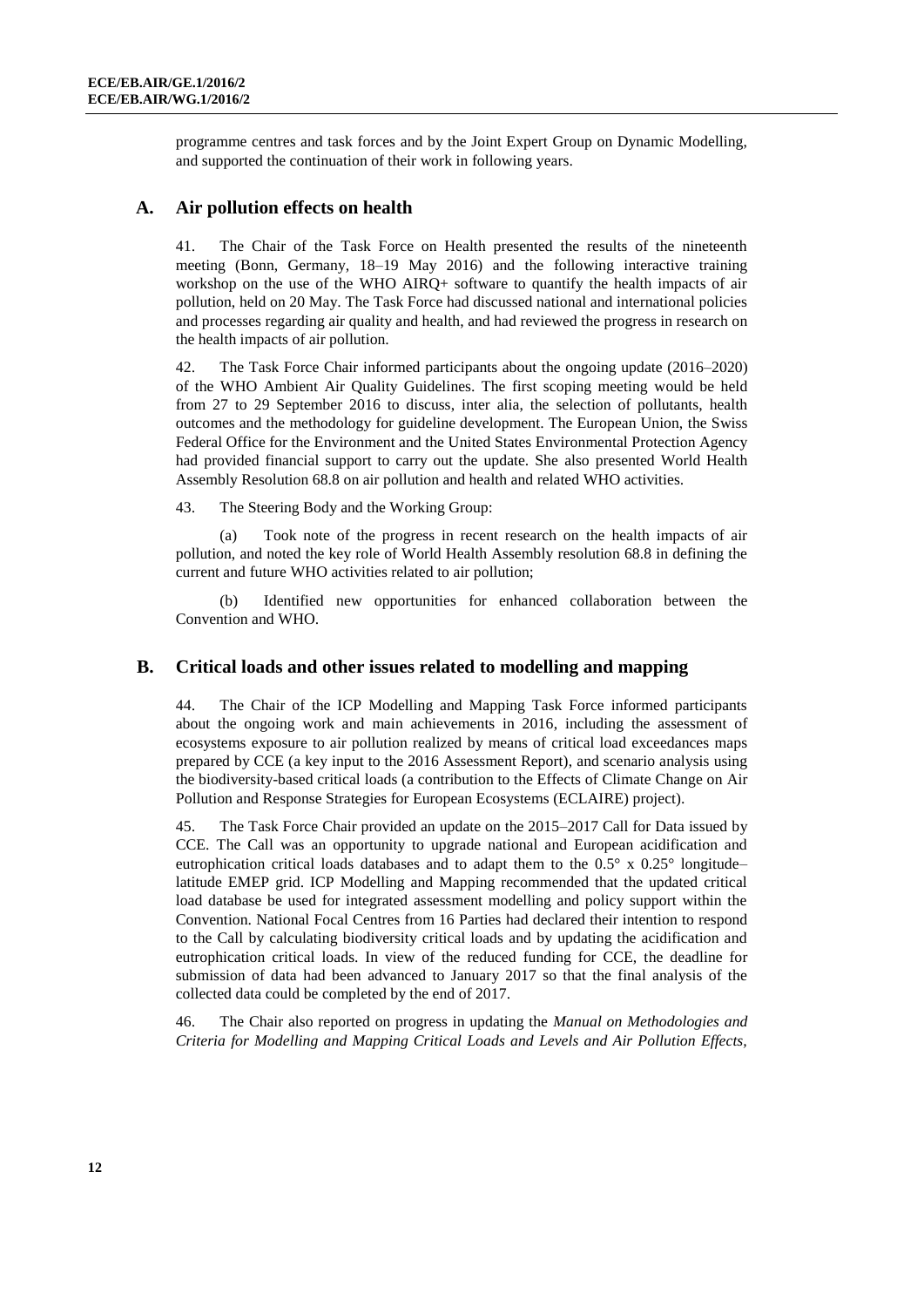*Risks and Trends<sup>12</sup>* (Mapping Manual). The update of the Mapping Manual had started in 2014, and in 2015 the EMEP Steering Body and the Working Group on Effects had approved all the updated chapters except chapter 5. In 2016, the chapter 5 update had been finalized and ICP Modelling and Mapping recommended its adoption at the second joint session.

47. The Steering Body and the Working Group:

(a) Noted the achievements of ICP Modelling and Mapping in 2016 and welcomed the progress of the Call for Data launched by CCE in the fall of 2015;

(b) Approved the updated chapter 5 of the Mapping Manual;

(c) Took note of the announced cuts to CCE funding and noted that ICP Modelling and Mapping work would be significantly affected (see paras 90–91 below).

#### **C. Air pollution effects on the environment and crops**

48. A representative of the ICP Forests Programme Coordinating Centre summarized the results presented at the thirty-second Task Force Meeting (Luxembourg, 12–13 May 2016) and the fifth scientific conference of ICP Forests (11 May 2016) (see ECE/EB.AIR/GE.1/2016/11–ECE/EB.AIR/WG.1/2016/4). Data management, data quality control and quality assurance at different levels and dissemination of scientific results continued to be a high priority for ICP Forests. Its members had published 20 scientific papers between May 2015 and May 2016 that at least partly included data from the ICP Forests database or data from ICP Forests monitoring plots. Seven of the papers had been highlighted as relevant for environmental policies. The fifth scientific conference had focused on the deposition, outputs and effects of nitrogen, sulphur and heavy metals on forest ecosystems; ozone levels, risks and effects; and climate change and the assessment of ecosystem responses.

49. The head of the ICP Waters Programme Centre reported on the results presented at the thirty-first Task Force meeting (Monte Verita, Switzerland, 6–8 October 2015) and the Task Force meeting organized jointly with ICP Integrated Monitoring (Asker, Norway, 24– 26 May 2016). During the two meetings the Task Force had discussed the work accomplished in 2015–2016, focusing on key scientific findings and plans for 2017. The recent research had led to the conclusion that biodiversity would increase, provided that chemical recovery of lakes and streams continued. However, aquatic biodiversity might be impacted by climate change in the future. There was a continued need to fund biological monitoring programmes. In 2017–2018, two thematic reports were foreseen: on mercury and on the spatial extent of acidification.

50. Both the ICP Waters and ICP Integrated Monitoring communities had found the joint Task Force meeting useful and had decided to hold their next Task Force meetings jointly in Uppsala, Sweden, from 9 to 11 May 2017.

51. The Chair of ICP Integrated Monitoring reported on the key findings from recent research presented at the Task Force meeting organized jointly with ICP Waters in May 2016. For example, it had been found that measured nitrogen deposition exceeding the empirical critical loads led to eutrophication effects on biota. and sulphur accumulated in the past was released, with effects, in surface waters. No widespread regional increases in

<sup>&</sup>lt;sup>12</sup> Task Force on Modelling and Mapping (Berlin, Federal Environmental Agency, 2004). Available from [www.icpmapping.org/Mapping\\_Manual.](http://www.icpmapping.org/Mapping_Manual)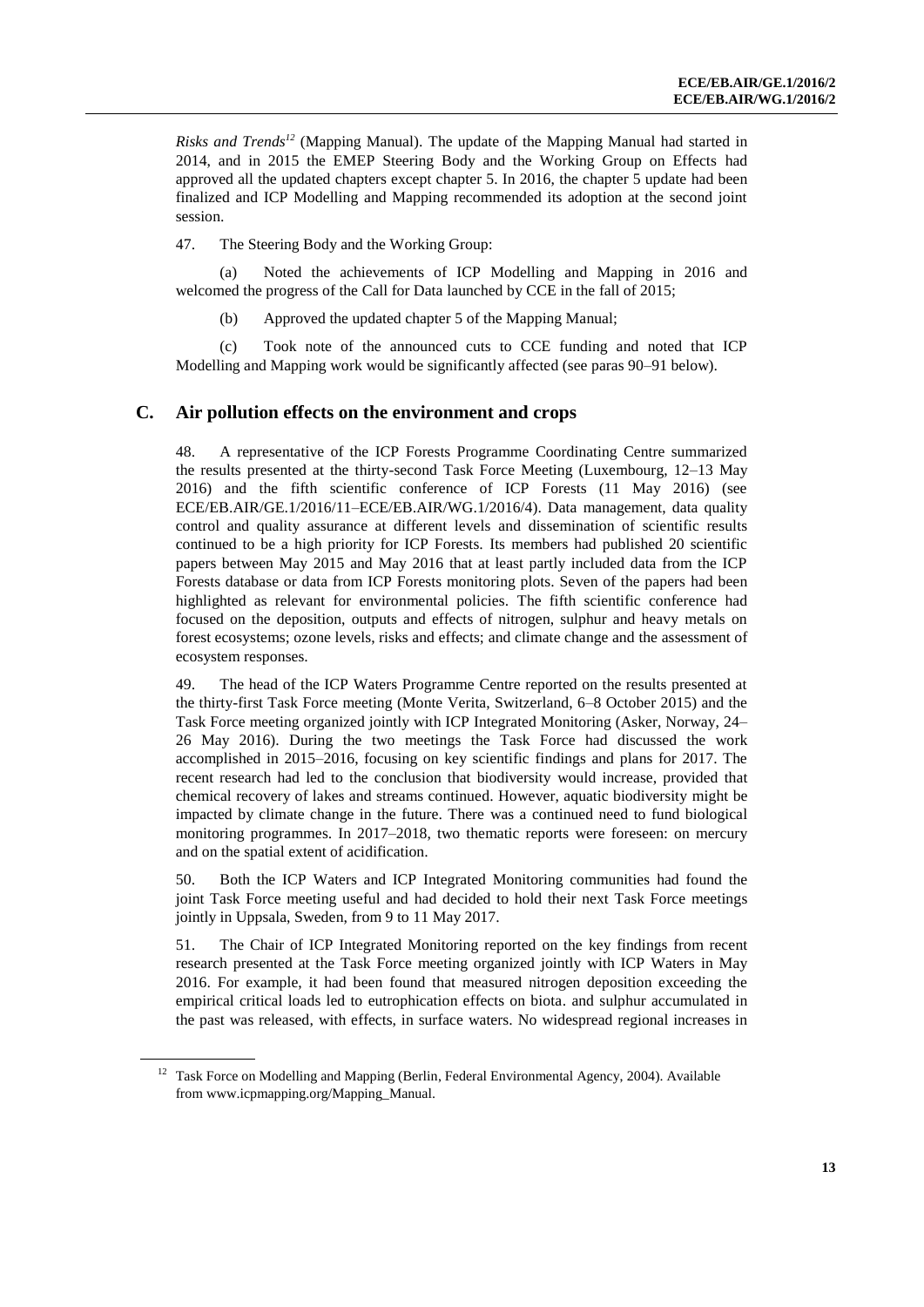nitrate concentrations in surface waters had been observed, despite ongoing nitrogen accumulation in catchments. Also, mercury levels were increasing in the forest floor and mineral soil, with hazardous effects on biological activity and also providing extended possibilities for methylation and releases to surface waters.

52. The Chair of the ICP Vegetation Task Force summarized the outcomes of the twenty-ninth meeting of the Task Force (Dubna, Russian Federation, 29 February–3 March 2016). With respect to planned activities in 2017, he highlighted a report on revised ozone risk assessment methods for vegetation and a planned revision of chapter 3 of the Mapping Manual. Since 2015, the moss survey had been organized by the ICP Vegetation Coordination Centre at the Joint Institute for Nuclear Research at Dubna. Forty countries had participated in the 2015/16 survey, including seventeen countries of Eastern and South-Eastern Europe, the Caucasus and Central Asia, and six from Asia and Africa.

53. He also reported on cooperation with other ICPs and EMEP task forces and centres, in particular the contributions of ICP Vegetation to the joint workshop of the Task Force on Hemispheric Transport of Air Pollution and AMAP (Potsdam, Germany, 17–19 February 2016), and to three workshops on critical levels methodology, dose response functions and ozone critical level, held in the 2015–2016 period.

54. The Steering Body and the Working Group:

Took note of the recent results of ICP Forests, as presented in several technical reports and scientific papers, and welcomed ICP Forests continued efforts to ensure high data quality and to maintain data control at different levels;

Noted with appreciation ICP Waters continued work on biological and chemical recovery, and welcomed the joint work and joint task force meeting with ICP Integrated Monitoring;

(c) Took note of the recent results of ICP Integrated Monitoring, in particular, on priority work items;

(d) Took note of the recent results of ICP Vegetation presented in its recent reports and publications, and noted with appreciation the participation of 40 countries in the 2015/16 moss survey, notably from Eastern and South-Eastern Europe, the Caucasus and Central Asia (17 countries).

#### **D. Follow-up on the review of the International Cooperative Programmes**

55. The Chair of the Working Group on Effects reported on the implementation of the recommendations from the ICP review. Some of the ICPs had noted increased participation of national experts, but not all. In order to increase the credibility of the scientific work, efforts needed to be made to increase the participation in ICP activities also by scientists from outside of the community. ICP Integrated Monitoring and ICP Waters had held a joint workshop in 2016. Other ICPs should also explore possibilities for joint workshops and joint activities.

56. A voluntary, ad hoc group of experts — Mr. Fillip Moldan (Sweden), Mr. Jesper Bak (Denmark) and Mr. Walter Seidling (ICP Forests) — continued the exploration of options for setting up a common Working Group on Effects portal. The objective would be to improve the visibility of the effects work and to share in one place the data and knowledge collected by all the effects centres. Unfortunately, owing to various limitations, the portal could not be hosted on the ECE website. ICP Forests was continuing to investigate whether such a portal could be set up on its own website.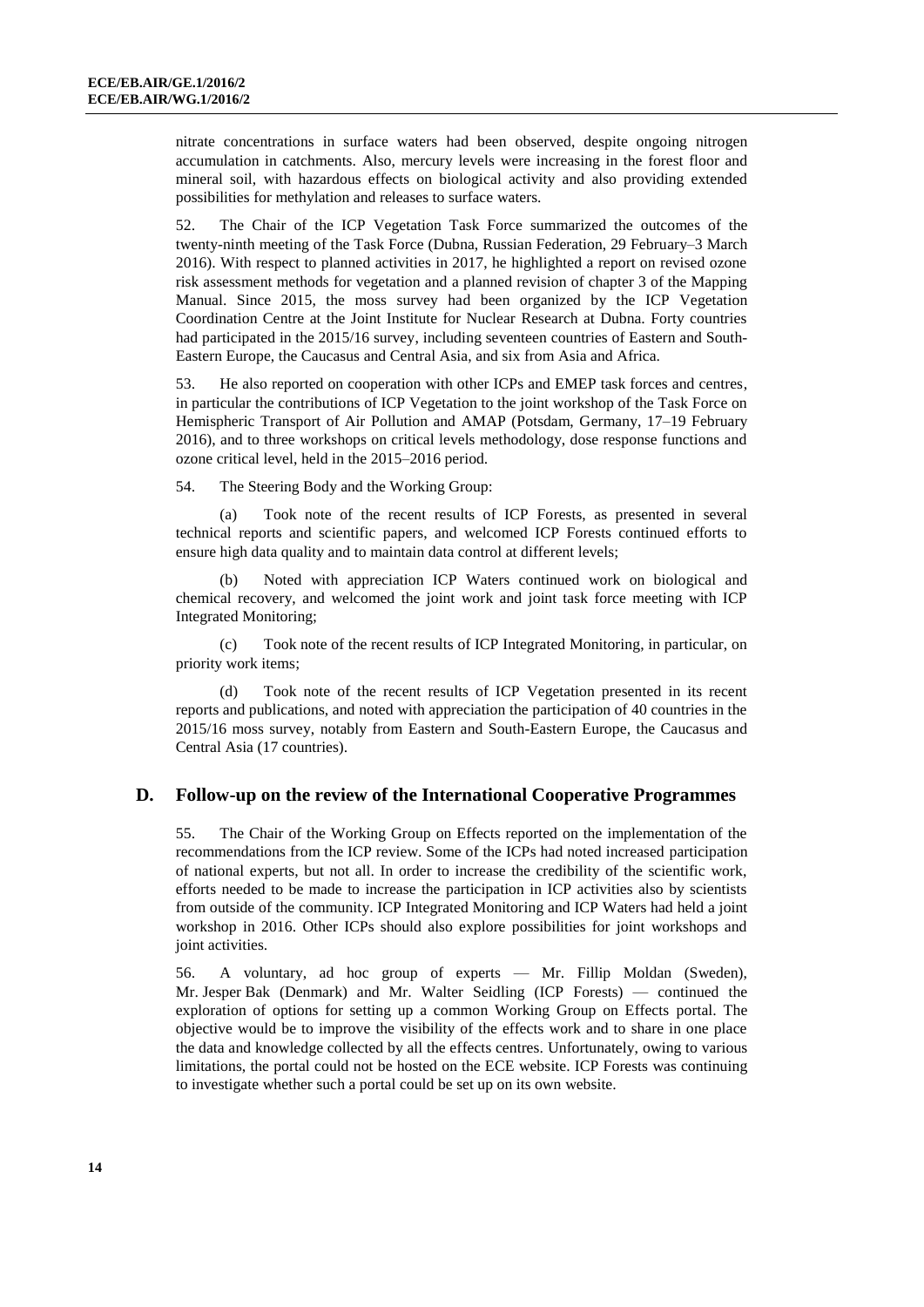57. The Steering Body and the Working Group acknowledged the work of the ad hoc group, and requested that the issue be further investigated and discussed at the next meeting of the Bureaux of the Steering Body and the Working Group in March 2017.

### **VII. Thematic sessions**

58. Joint thematic sessions were held to discuss three issues: the linkages between climate change and air pollution; benzo(a)pyrene and wood burning; and ozone issues. The sessions gave EMEP centres and task forces and ICPs under the Working Group on Effects the opportunity to present a number of results and conclusions from their work relevant to the key questions to be considered.

#### **A. Linkages between climate change and air pollution**

59. In a discussion on the linkages between climate and air pollution moderated by Mr. Rob Mass (Netherlands), participants addressed the following questions:

(a) What is the evidence for linkages between climate change and air pollution?;

(b) What should be the priorities in terms of linking climate change and air pollution policies?;

(c) Which indicators could be followed to monitor air pollution impacts on climate?

Contributions to the session were provided by representatives from CCC, CCE, CIAM, ICP Integrated Monitoring, ICP Modelling and Mapping, ICP Vegetation, MSC-W, the Task Force on Health, the Task Force on Hemispheric Transport of Air Pollution and the Task Force on Measurements and Modelling.

60. Participants discussed and recommended various further actions to be included in the future workplan for EMEP and the Working Group on Effects. A workshop with experts from Europe and America could compare and evaluate findings of various studies on the relative contribution of methane, black carbon and other climate forcers to climate change, and methods to evaluate the regional and extraregional impacts of climate change on air pollution (e.g., how much were ozone levels expected to increase with higher temperatures?). Health studies should continue to investigate the impacts from climate forcers, particularly black carbon, and the emerging evidence of health effects from longterm (seasonal) exposure to ozone. The Working Group on Effects was advised to develop new indicators to assess the effect of nitrogen deposition and ozone exposure and their interactions on the resilience of ecosystems to climate change. Long-term high quality observation data were fundamental in assessing the interactions between air pollution and climate. Several climate or air pollution measures entailed conflicting abatement results. Integrated assessments should focus on win-win packages.

#### **B. Benzo(a)pyrene and wood burning**

61. In a discussion on benzo(a)pyrene and wood burning moderated by Mr. Xavier Querol (Spain), participants addressed the following questions:

(a) What are the trends in benzo(a)pyrene emissions, concentrations and depositions?;

(b) What are the major sources of uncertainties?;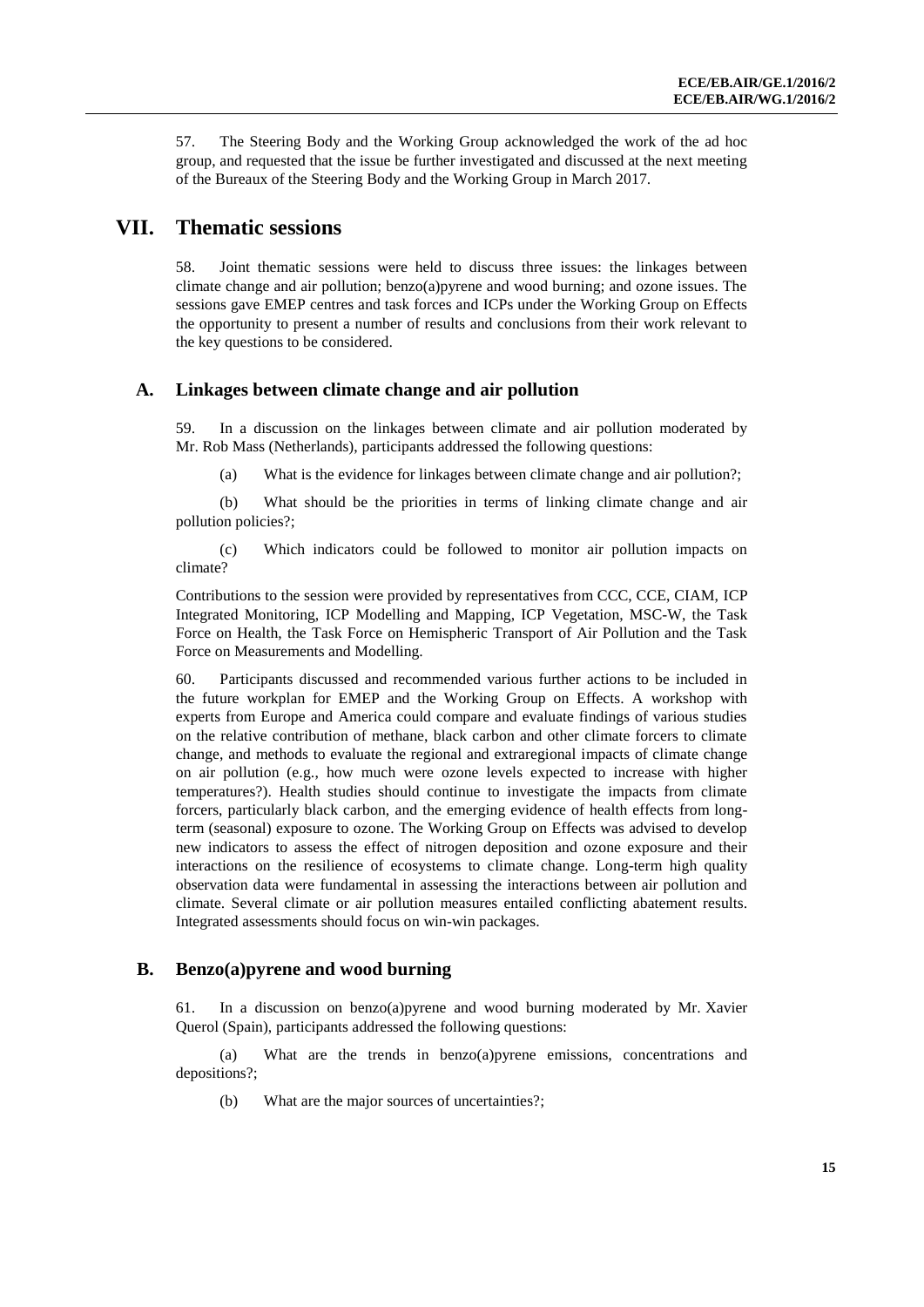- (c) What are the consequences for health?;
- (d) How could wood-burning emission estimates be improved?

Contributions to the session were provided by representatives from CCC, MSC-E, the Task Force on Health, the Task Force on Emission Inventories and Projections and the ICPs.

62. An extremely wide range of emission factor values for biomass combustion was used in the national particulate matter emission inventories. The quantification of emissions was very difficult because of, inter alia, various measurement methods, measurement arrangements and device types, and the variation of emission sources. Despite the noticeable decrease of B[a]P emissions and air pollution levels in the early 1990s, more recently emission levels had stabilized or even increased in some countries. According to recent measurements and modelling results, B[a]P pollution levels were still significant and exceeded the European Union target value of 1 nanogram per cubic meter  $(ng/m<sup>3</sup>)$  in areas with high population density. To provide information for exposure analysis, the EMEP modelling approach based on fine resolution modelling and multiple regression analysis could be used for the evaluation of pollution levels in hot spots across the EMEP domain.

63. The Testing and Development of Air Quality mitigation measures in Southern Europe (AIRUSE) LIFE project<sup>13</sup> had provided evidence for biomass burning source contribution to ambient fine particles less than or equal to 2.5 micrometres in diameter  $(PM_{2.5})$  in Southern European cities in the range <2–25 per cent on annual means. Emission factors for different types of stoves and boilers and a variety of biofuels were presented. It was recommended that:

(a) Emission requirements for certification of small-scale combustion appliances be made mandatory in all countries;

(b) The sale of firewood should be regulated, and chemically treated material should be prohibited in any quality class of pellets;

(c) All pellets sold should be quality certified.

64. Residential wood combustion was an important contributor to the burden of disease from particulate matter. B[a]P was often attached to airborne particles, and therefore might play a role in their carcinogenicity. However, the dominating causes of deaths from particulate matter were from cardiovascular and cerebrovascular disease; only around 6 per cent of premature deaths from particulate matter could be attributed to lung cancer. The overall available evidence suggested that particulate matter from biomass combustion could be considered as harmful as particles from other sources.

65. Agricultural biomass burning was an important emission source of B[a]P and particulate matter in a number of regions in Europe. The Task Force on Emission Inventories and Projections and CEIP would liaise to draft and send a letter to national emissions inventory teams, reminding them that emissions from on-field burning (and other selected sources) should be estimated and included in their emissions inventory in Nomenclature for Reporting category 3F.

#### **C. Ozone issues**

66. During the segment on ozone issues moderated by Mr. Harry Harmens (United Kingdom), participants addressed the following questions:

<sup>13</sup> Se[e http://airuse.eu/en/.](http://airuse.eu/en/)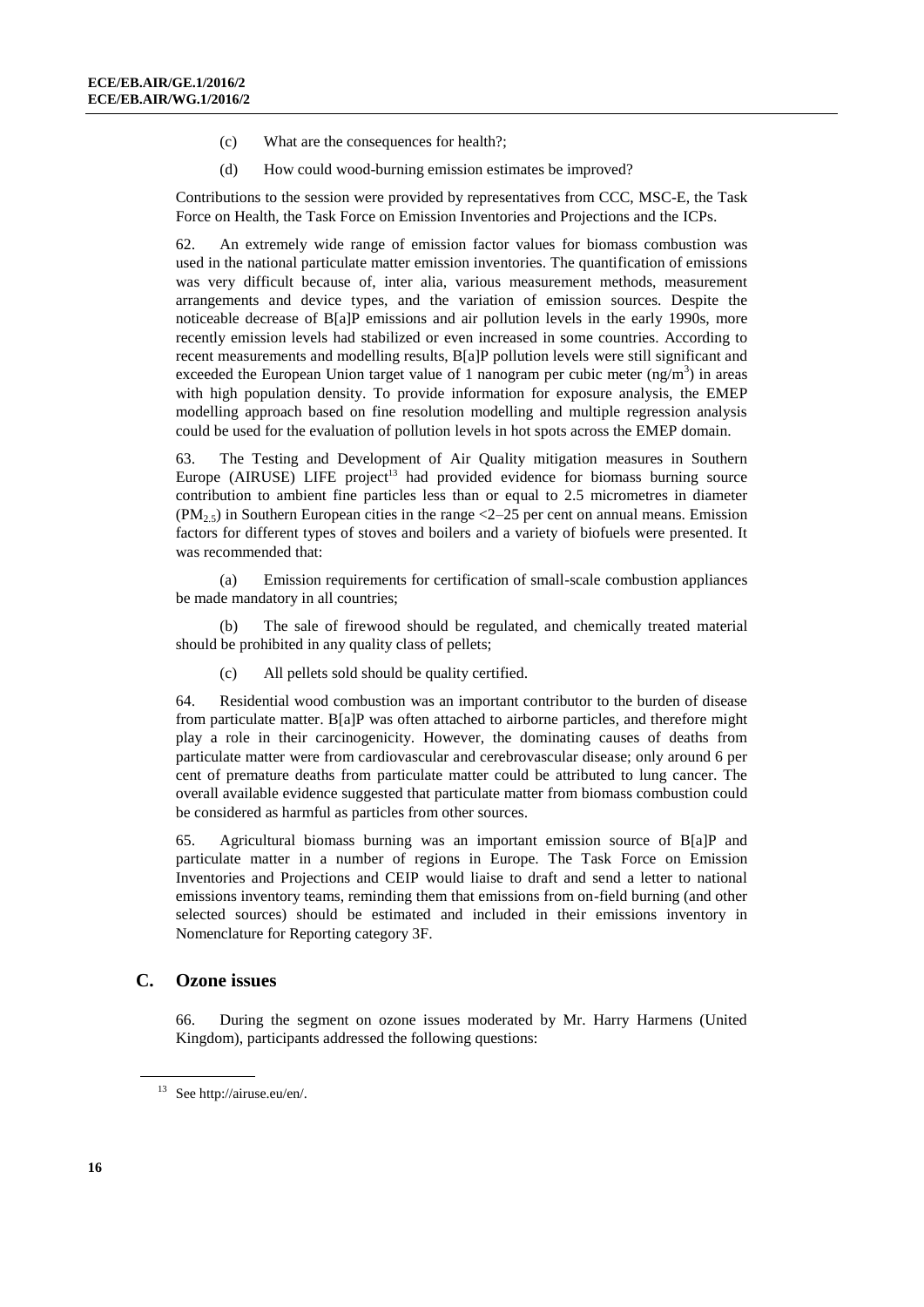(a) What is the current scientific knowledge and understanding about ozone trends?;

(b) What are the contributions to ozone levels of the hemispheric transport of air pollution and local air pollution peaks, especially in the Mediterranean area?;

(c) What are the impacts on health and ecosystems?

Contributions to the session were provided by representatives from ICP Vegetation, Spain, the Task Force on Health, the Task Force on Hemispheric Transport of Air Pollution and the Task Force on Measurements and Modelling.

67. Participants in the session recommended further actions to be included in the future workplan for EMEP and the Working Group on Effects. To increase confidence in providing credible projections of future ozone levels in the EMEP region, the main factors contributing to past changes of peak and background ozone needed to be understood for relatively long periods (more than 20 years), including an analysis of the contributions of regional and extraregional emission trends to ozone concentration frequencies changes. Results of the global/multiregional ozone trend analysis activity in the Tropospheric Ozone Assessment Report (TOAR) needed to be assessed and interpreted. Analysis of total oxides (ozone plus  $NO<sub>2</sub> (Ox)$ ) might facilitate understanding of trends and attribution by models. Application of the flux-based approach was required globally to identify the crops, ecosystems and regions most vulnerable to ozone pollution and climate change, including extreme events. Evidence was needed to assess impacts on vegetation in the current ozone profile, i.e., declining peaks and increased contribution of baseline ozone. Flux-effect relationships and model parameterizations for Mediterranean vegetation were available and needed to be applied in the EMEP model for a more accurate ozone risk assessment in that region. Emerging evidence on health effects from long-term (summer months) exposure to ozone would need to be considered to assess whether a new indicator was required for chronic ozone impacts on human health.

68. The Steering Body and the Working Group:

(a) Welcomed all the contributions to the thematic sessions by the task forces and centres, including the excellent work done by the three moderators;

(b) Discussed various elements and recommendations from the sessions (see paras. 59–67) and, in particular, recommended carrying out a study focused on benzo(a)pyrene in the Mediterranean area;

Recommended holding similar thematic sessions during future joint sessions, and requested the Steering Body Bureau to propose the subjects of the thematic sessions to be held at the third joint session.

### **VIII. Information sharing by Parties**

69. A representative of Spain presented the outcomes of a study on the highest national ozone episodes. The analysis covered 2000–2015 ozone concentration data in 245 sites in north-east Spain, including a field campaign carried out in July 2015. The highest ozone episodes (exceeding the information threshold of 180 micrograms per cubic meter, 1-hour average) had both regional long-range and local components. To evaluate possible effects of mitigation measures (abatement of  $NO<sub>x</sub>$  and volatile organic compounds), one needed to be able to forecast the episodes of synoptic stagnation dominated by vertical recirculation. Ozone problems were not limited to the exceedances of the information threshold (highest peaks), but also covered the exceedance of the human protection target and the sum of the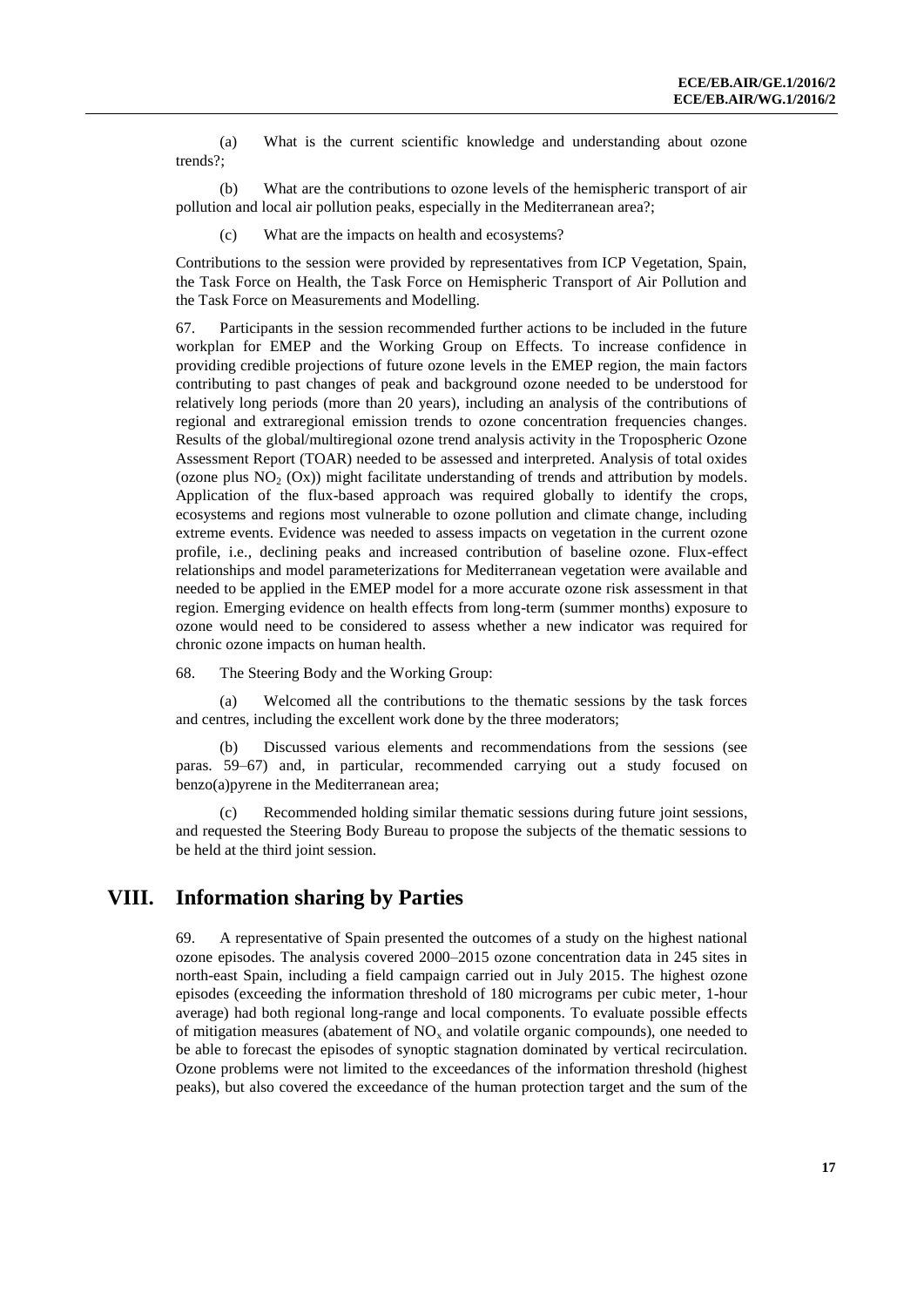difference between hourly concentrations greater than 80 ( $=$  40 part per billion) and the 80 micrograms per cubic meter over a given period (AOT40) target.

70. Two representatives of Sweden reported on recent improvements in the national emission inventory and on constructing national nitrogen budgets. There had been very few improvements in the Swedish national inventory during the past 10 years and a relatively large number of emissions remained "not estimated", which could mean that total emissions were underestimated. In 2016, a completeness project had been implemented that had led to a wide use of default emission factors from the EMEP/EEA Guidebook. A new method for calculating emissions from tyre and brake wear and road abrasion had been introduced, while an improved method had helped to improve emission estimates from solvent use. Further improvements in the national inventory were foreseen for 2017. The national nitrogen budget for Sweden would be constructed (a three-year project) based on the methodology described in the guidance document on national nitrogen budgets (ECE/EB.AIR/119), which had been elaborated in connection with the amendment of the Gothenburg Protocol in 2012.

71. The Steering Body and the Working Group welcomed the information presented on the implementation of EMEP and effects-oriented activities in Spain and Sweden and recommended that further national experiences be presented at future joint sessions.

# **IX. Outreach efforts, information sharing and cooperation with other organizations and programmes**

#### **A. Hemispheric transport of air pollution**

72. A co-Chair of the Task Force on Hemispheric Transport of Air Pollution reported on accomplishments in implementing the Task Force's multi-year (2012–2016) workplan, in particular, global emission inventories, 2010–2050 benchmark scenarios, source-receptor modelling, air pollutant impact assessment and model and process evaluation focused on ozone. Other results presented included the outcomes of the February 2016 Task Force meeting organized jointly with AMAP. Potential for cooperation with AMAP included joint activities and assessments on mercury, POPs, black carbon, health and ecosystem impacts, emission scenarios and mitigation strategies. There had been wide cooperation between the Task Force, external partners and centres and task forces under EMEP and the Working Group on Effects.

73. The Steering Body and the Working Group:

(a) Acknowledged and supported the outreach efforts of the Task Force on Hemispheric Transport of Air Pollution towards other organizations (AMAP), in particular, in Asia and North America;

(b) Acknowledged the important contributions of Convention centres and task forces to the work of the Task Force, and the opportunities for greater cooperation with respect to effects-oriented activities.

#### **B. Information sharing and cooperation with international organizations and programmes**

74. A representative of ACAP informed participants about current and future activities under EANET, including the outcomes of the feasibility study on the expansion of the network's scope and the key elements of the medium-term plan for EANET (2016–2020).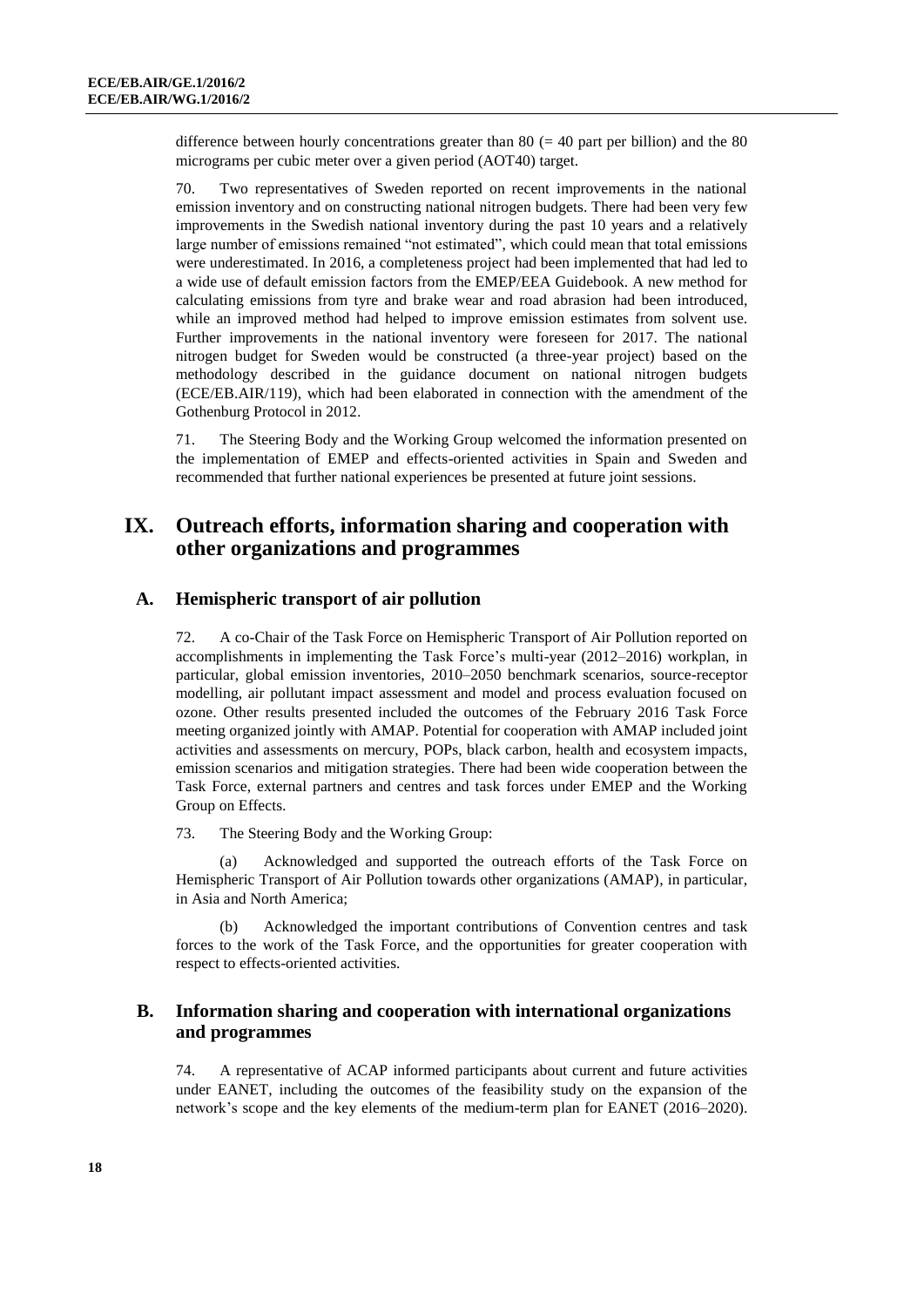Examples of monitoring results were given with respect to  $NO<sub>x</sub>$ , ozone and particulate matter. He highlighted the existing cooperation between the Convention and EANET and possibilities for its extension.

75. The Chair of the EMEP Steering Body delivered a presentation on behalf of the European Centre for Medium-Range Weather Forecasts on the Copernicus Atmosphere Monitoring Service (CAMS). CAMS, a programme of the European Commission, delivered information on the chemical composition of the atmosphere thanks to integrated use of in situ data, satellite retrievals and model results. Specifically, CAMS provided European air quality forecasts, analyses and interpretation of air pollution episodes. A number of possible areas for cooperation with the Convention had been identified; CAMS was particularly interested in getting near-real-time access to observation data available from the EMEP network, and was ready to support development data management tools to secure such access. Also, CAMS had developed its own high resolution emission inventory for the European domain, which could be compared to emission data reported within EMEP. Exchange of information on air pollution impacts between CAMS and the Convention should be organized.

76. A representative of the OSPAR Commission reported on the use of EMEP products by Parties to the Convention for the Protection of the Marine Environment of the North-East Atlantic (OSPAR). OSPAR had long used EMEP assessments in its calculations of pollution loads to the marine environment. For example, between 25 to 50 per cent of heavy metal and nitrogen loads to the North Sea came from the atmosphere. The availability of EMEP air pollutant source-receptor matrices and deposition data for OSPAR regions and national marine exclusive economic zones would make it possible to focus mitigation measures. Other European regional seas conventions were likely to have similar needs.

77. A representative of the secretariat of the Climate and Clean Air Coalition presented briefly its current activities and opportunities for cooperation, stressing the (non-State) partner status of ECE. The Coalition took a two-prong approach, focusing on both nearterm and long-term climate actions. The two priorities were the Paris Agreement on climate change and the Sustainable Development Goals. There were three possible cooperation opportunities between the Convention and the Coalition:

(a) Development of joint Coalition/Convention methodology and guidance for reporting of black carbon emissions, based on the Long-range Energy Alternatives Planning System — Integrated Benefits Calculator (LEAP-IBC) toolkit used by the Climate and Clean Air Coalition and the emission guidance methodology developed under the Convention;

(b) A workshop on black carbon, with a focus on reporting emissions, metrics for accounting for impacts and financing black carbon mitigation efforts, in the first quarter of 2017, which the Coalition's Scientific Advisory Panel had proposed;

(c) A joint regional assessment of short-lived climate pollutants by the Coalition, the Convention and UNEP, to cover pan-European region with chapters zooming on specific subregions; the joint assessment could be included in the 2018–2019 workplan for the implementation of the Convention.

78. A representative of the interim secretariat of the Minamata Convention introduced the obligations under the Convention in relation to emissions, monitoring, reporting and evaluation. The first meeting of the Conference of the Parties would establish arrangements for obtaining comparable monitoring data to be used in effectiveness evaluation. The first evaluation would take place no later than six years after entry into force of the Convention. The deadline for submission of information relating to monitoring had been extended to 30 October 2016, and that information could be submitted by a broad range of stakeholders.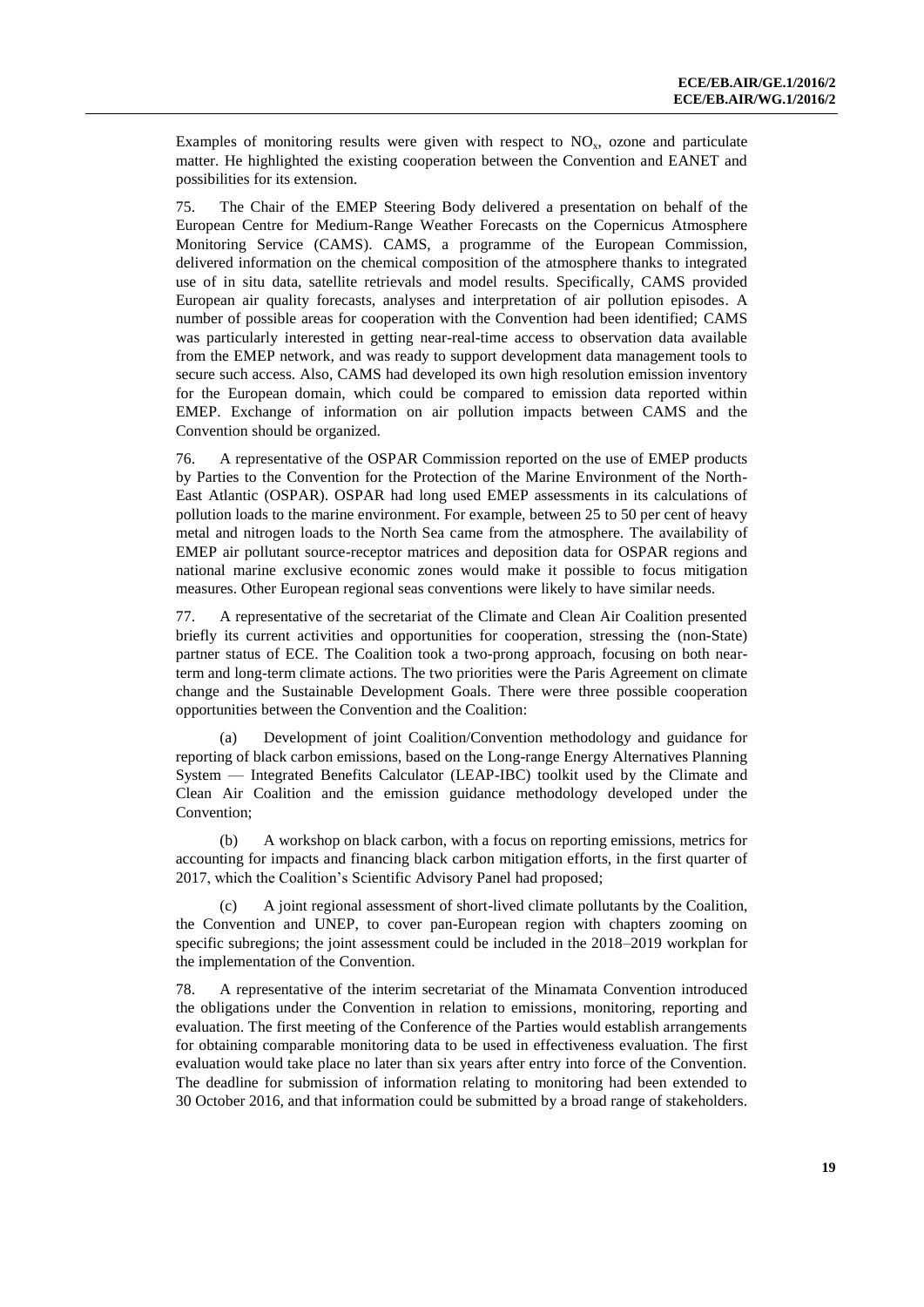She also highlighted other work on mercury currently under way within the Chemicals and Wastes Branch within UNEP, and the need for cooperation and to avoid duplication. In that connection, there was a need to promote the current activities under EMEP.

79. A representative of the joint secretariat for the Basel Convention on the Control of Transboundary Movements of Hazardous Wastes and their Disposal, the Rotterdam Convention on the Prior Informed Consent Procedure for Certain Hazardous Chemicals and Pesticides in International Trade and the Stockholm Convention presented the outcomes of the first and second phases of implementation of the Global Monitoring Plan for POPs. The second global monitoring report provided an integrated assessment of POPs concentrations in the environment and in human populations globally. Monitoring data suggested that the existence of targeted regulations, including those that predated the Convention in some regions, was working towards reducing levels of POPs in the environment and in human populations. For legacy POPs, concentrations measured in the air and in human populations had declined or remain at low levels owing to restrictions on POPs that predated the Stockholm Convention. For the newly listed POPs, concentrations were beginning to show declining tendencies, although in a few instances increasing and/or stable levels were observed. Regulatory actions at the global level since the entry into force of the Convention, particularly for listed POPs that were still on the market, were expected to mitigate environmental concentrations in the long term.

80. A representative of WMO informed participants about the events and activities of the WMO/Global Atmosphere Watch Programme. She highlighted a number of activities and meetings of relevance for the Convention, and also those currently undertaken in cooperation with EMEP in areas of common interest, like the measurements of air pollutants and modelling activities. In particular, she noted that the next GAW symposium, which were held every four years, would be held in Geneva from 10 to 13 April 2017. That might be another area for cooperation, a topic that remained to be discussed.

81. A representative of UNEP updated participants on the implementation of United Nations Environment Assembly resolution 1/7 on air quality, focusing on related activities carried out by UNEP. During the Assembly's second session (Nairobi, 23–27 May 2016), no new resolution on air pollution had been adopted, but there had been a separate resolution on sand and dust storms. Both air quality and sand and dust storms would become a solid part of UNEP Programme of Work for 2018–2019. UNEP would continue to strengthen its cooperation on air quality with ECE, WHO and other partners.

82. A representative of AMAP submitted a presentation with concise information about AMAP activities and achievements, in particular the recent and ongoing assessments on mercury, black carbon, ozone and methane in the Arctic and the opportunities for an enhanced cooperation between AMAP and the Convention.

83. The Steering Body and the Working Group:

(a) Expressed their gratitude for the contributions made by AMAP, the Climate and Clean Air Coalition, EANET, the European Centre for Medium-Range Weather Forecasts, the Minamata and Stockholm Conventions, UNEP and WMO, and stressed the benefits and importance of continued cooperation and information sharing, including the exchange of relevant emission, monitoring, effects-related and other data;

(b) Recognized the need to enhance long-term cooperation between the Convention's scientific bodies and the relevant international processes and organizations, in particular AMAP, UNEP, WHO and partner organizations in Asia, and to reflect that cooperation in the future workplans for the implementation of the Convention.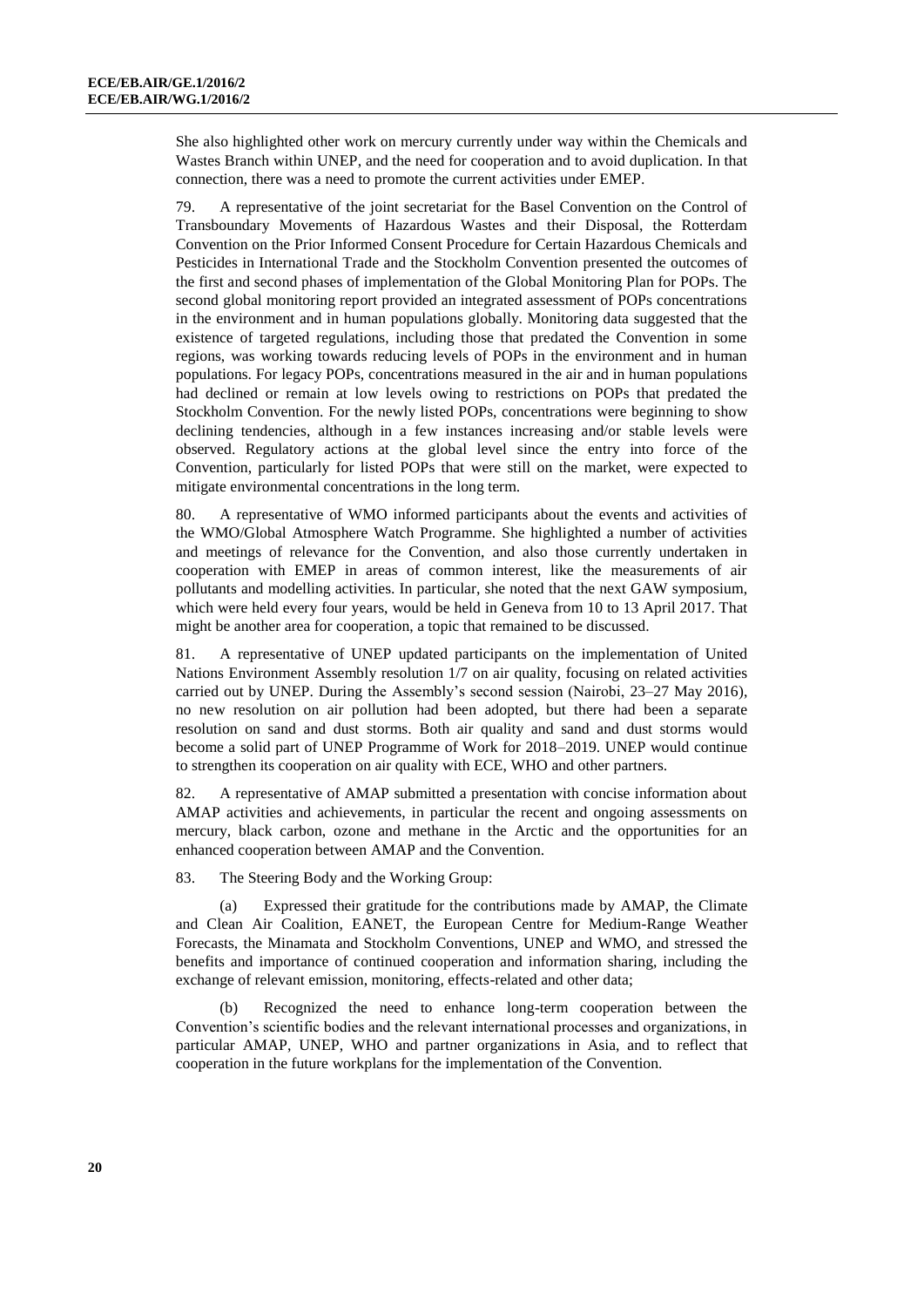## **X. Financial and budgetary matters**

### **A. Funding of the Cooperative Programme for Monitoring and Evaluation of the Long-range Transmission of Air Pollutants in Europe**

84. The secretariat introduced the note on financial and budgetary matters (ECE/EB.AIR/GE.1/2016/18–ECE/EB.AIR/WG.1/2016/11). The note presented the proposed schedule of mandatory contributions for 2017–2018 (table 3) — to be submitted to the Executive Body for approval — calculated on the basis of the 2015 United Nations scale of assessments<sup>14</sup> and a revised annex to the EMEP Protocol, taking into account the accession to the Protocol by Republic of Moldova on 26 July 2016. The secretariat also reported on the status of the memorandums of understanding between ECE and the EMEP Centres.

85. The secretariat also drew attention to the ongoing implementation of an integrated administrative and financial system (UMOJA) at the United Nations. During the UMOJA introductory phase some of the financial operations might take longer to complete as compared with earlier procedures.

86. The Steering Body and the Working Group:

(a) Took note of the status of contributions to the financing of EMEP in 2016 set out in table 1 of the note on financial and budgetary matters, and the additional information provided by the secretariat during the session;

(b) Approved the use of resources by the EMEP Centres in 2015, as presented in table 2 of the note;

(c) Elaborated a proposal for the EMEP budget for 2017 for consideration and approval by the Executive Body at its thirty-sixth session. The total budget for 2017 would be the same as for 2016, but with a modified split between Centres — i.e., for CIAM \$155,000, for CCC \$840,000, for MSC-W \$570,000, for MSC-E \$475,000 and for CEIP \$250,000. In the case of CEIP, CCC and MSC-E, the proposed budget — in addition to funding for the Centres' mandatory activities — included funds to cover activities addressing the three emerging issues:

(i) Supporting Parties by providing gridding emissions tools and continuing the work on condensables and semi-volatile organic compounds in inventories (\$30,000, CEIP);

(ii) A study focused on benzo(a)pyrene in the Mediterranean area (\$20,000, MSC-E);

(iii) Support for the work on quality assurance and quality control with respect to EMEP monitoring (\$20,000, CCC);

(d) Recommended that the Executive Body adopt the 2017–2018 schedule of contributions as presented in table 3 of the note;

(e) Called upon the Parties to the Protocol on Long-term Financing of EMEP (EMEP Protocol) to consider making voluntary contributions to ensure that the work could be accomplished as foreseen in the 2016–2017 workplan;

See General Assembly resolution 70/245 on the scale of assessments for the apportionment of the expenses of the United Nations.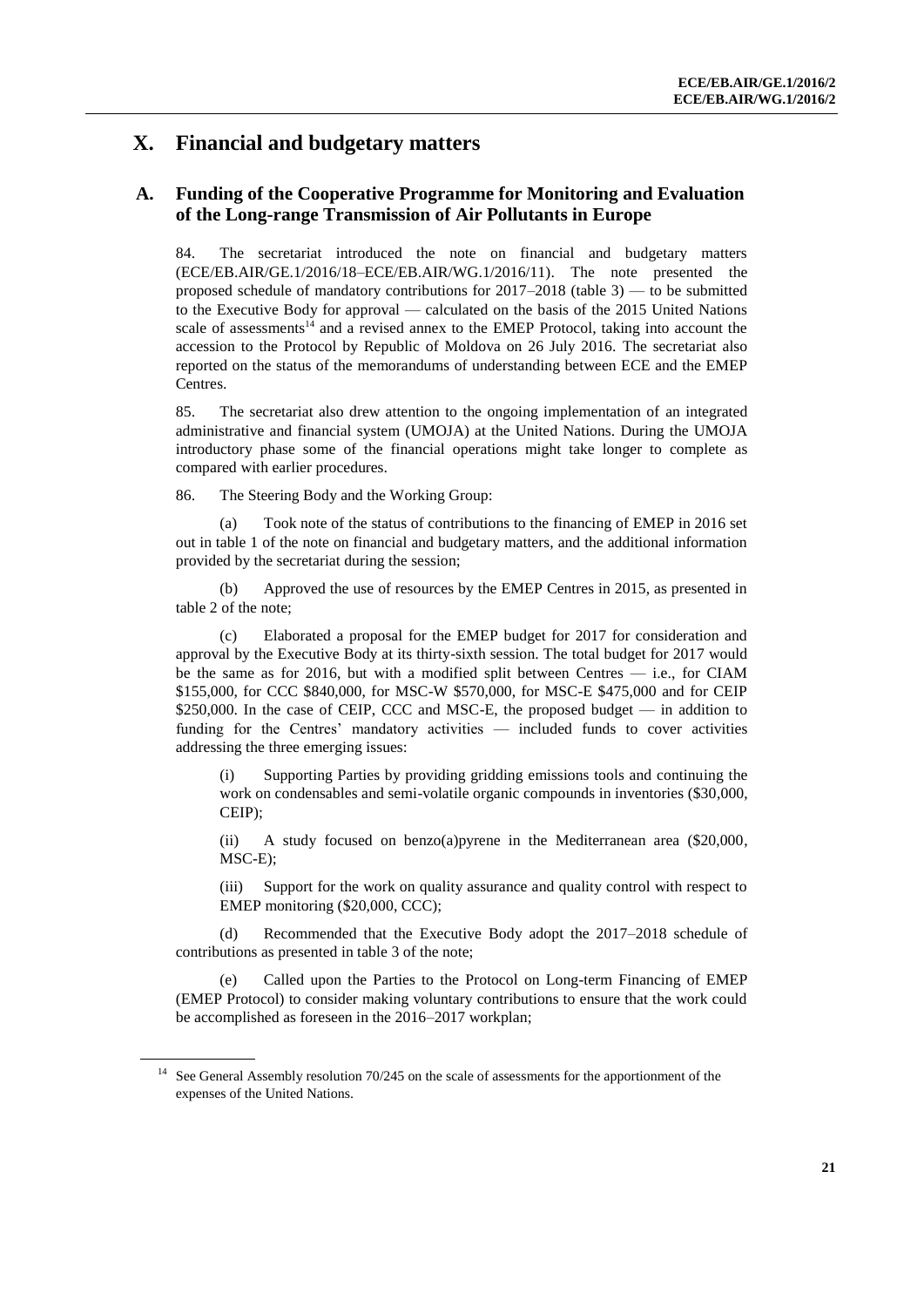(f) Invited all Parties that had not yet paid their contributions for 2016 to do so as soon as possible;

(g) Invited the Bureau of the EMEP Steering Body to discuss the 2018 budget for the EMEP Centres at its next meeting in 2017, taking into account the progress in the implementation of the workplan for 2016–2017 and any emerging issues and needs.

### **B. Funding of core activities not covered by the Protocol on Long-term Financing of the Cooperative Programme for Monitoring and Evaluation of the Long-range Transmission of Air Pollutants in Europe**

87. In line with revised decision 2002/1 of the Executive Body, the secretariat introduced the elements of the note relevant to the funding of core activities not covered by the EMEP Protocol, presenting updated information on cash contributions to the trust fund in 2015–2016.

88. The secretariat also presented information on the implementation of memorandums of understanding for 2016, and the preparation of new contracts. The current contracts for the Centres would be extended for another five-year period (until 30 June 2021).

89. The Steering Body and the Working Group:

(a) Took note of the relevant elements of the note on financial and budgetary matters, and decided to submit the information to the Executive Body;

(b) Invited the secretariat to provide information on the status of contributions to the trust fund for the effects-oriented activities as of 30 November 2016, and to make it available to the Executive Body at its thirty-sixth session;

(c) Recommended that the status of contributions be used as a basis for the budget to co-fund the effects-oriented activities in 2017;

(d) Requested the Executive Body to encourage Parties to make contributions to the trust fund before 30 November each year;

(e) Noted with appreciation the essential support provided to the Working Group on Effects and its effects-oriented activities by lead countries, countries and organizations hosting coordinating centres, organizing meetings and funding activities of their National Focal Centres, and also the active participation of national experts in the work under the Convention;

(f) Also noted with appreciation the amount of voluntary cash contributions made available in 2015–2016, but reiterated the invitation to all Parties that had not yet done so to provide to the trust fund for financing of the effects-oriented activities, without undue delay, the contributions decided by the Executive Body in its revised decision 2002/1;

(g) Stressed the need to ensure stable and long-term financing of effects-based activities, and noted the decreasing level of support from Parties for that important part of the Convention activities.

#### **C. Financial situation of the Coordination Centre for Effects**

90. The Steering Body and the Working Group discussed the difficult financial situation of CCE in the 2016–2017 period, acknowledged the long-term financial support to CCE